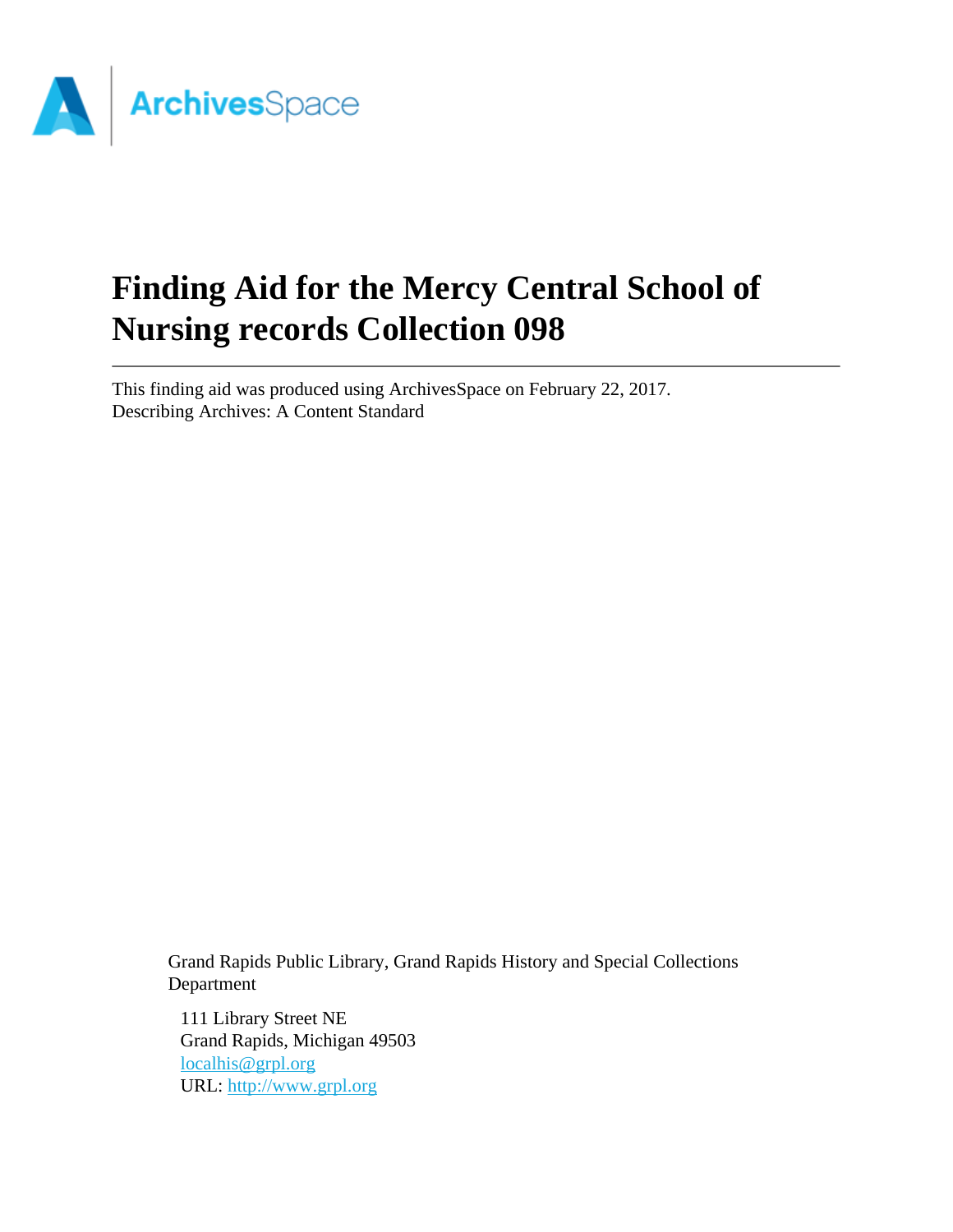## <span id="page-1-0"></span>**Table of Contents**

| 20 |
|----|
|    |
| 21 |
|    |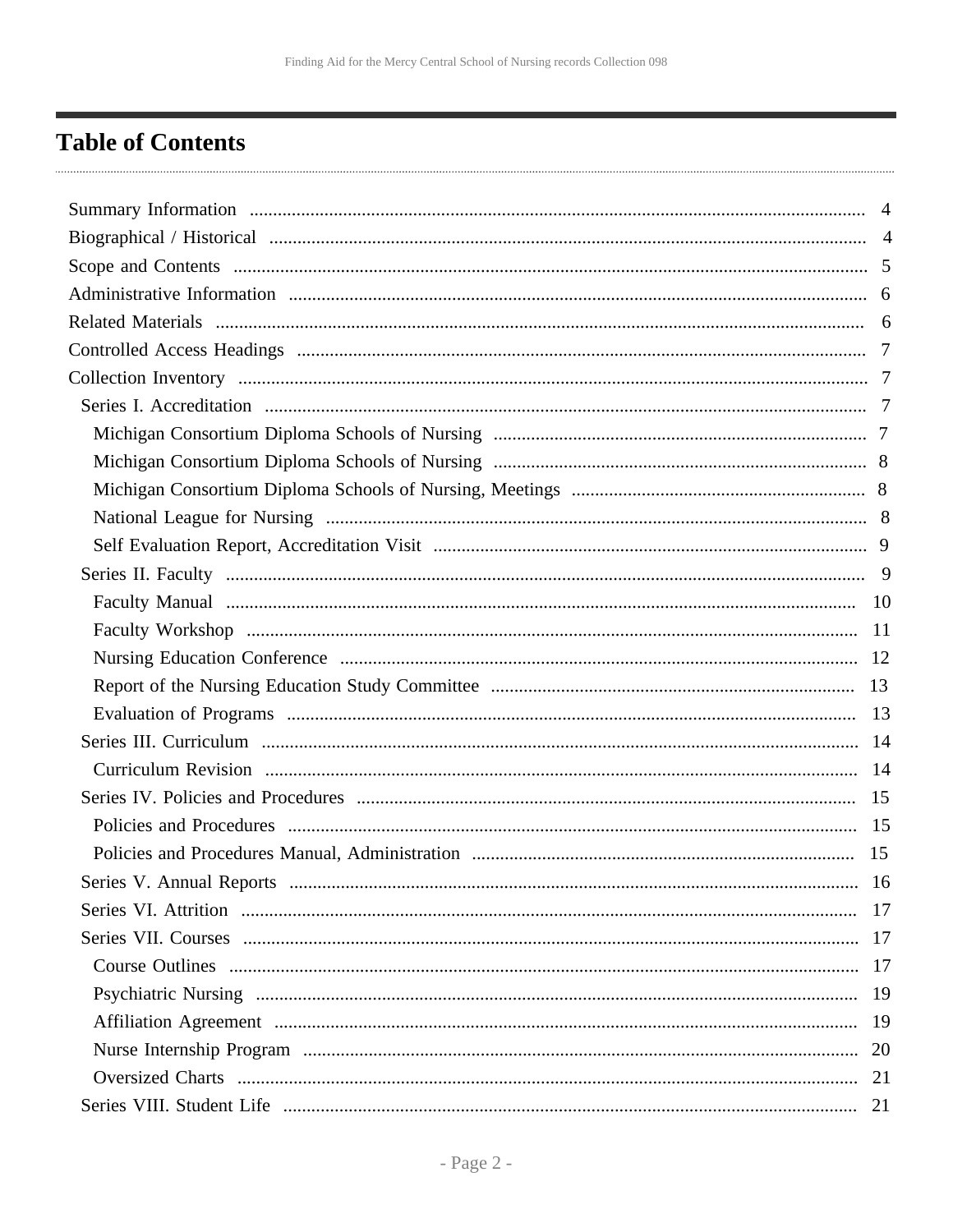| 23 |
|----|
|    |
|    |
| 27 |
|    |
|    |
|    |
|    |
|    |
| 31 |
|    |
|    |
|    |
|    |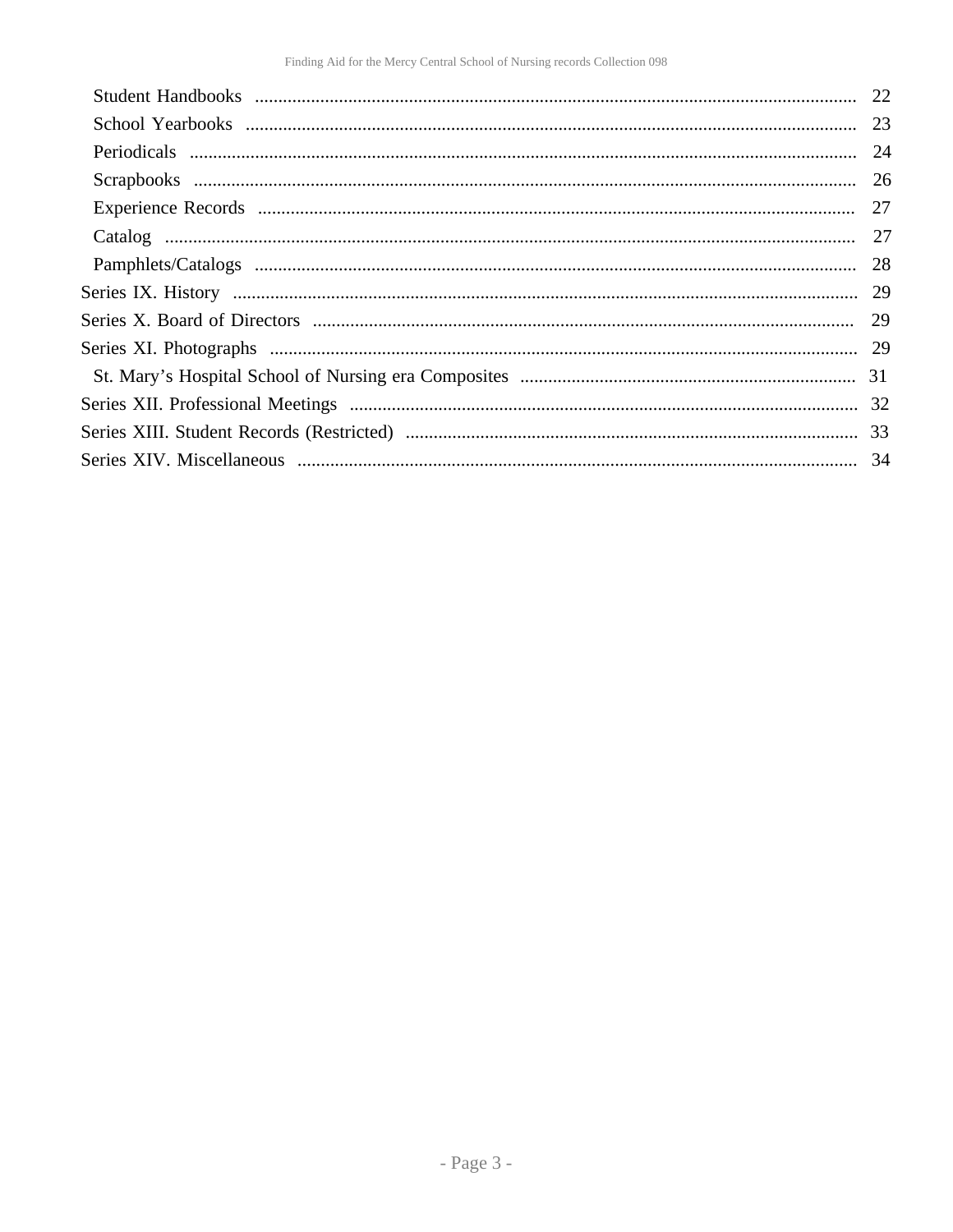## <span id="page-3-0"></span>**Summary Information**

| <b>Repository:</b>                  | Grand Rapids Public Library, Grand Rapids History and Special<br><b>Collections Department</b>                                                                                                                                                                                                                                                                                                                                                                                                                                                                                                                                                                                                                                                                                                                                                                                                                                                                                                                                                                                                                                                                                                                                                                                                                                                                                                                 |
|-------------------------------------|----------------------------------------------------------------------------------------------------------------------------------------------------------------------------------------------------------------------------------------------------------------------------------------------------------------------------------------------------------------------------------------------------------------------------------------------------------------------------------------------------------------------------------------------------------------------------------------------------------------------------------------------------------------------------------------------------------------------------------------------------------------------------------------------------------------------------------------------------------------------------------------------------------------------------------------------------------------------------------------------------------------------------------------------------------------------------------------------------------------------------------------------------------------------------------------------------------------------------------------------------------------------------------------------------------------------------------------------------------------------------------------------------------------|
| <b>Creator:</b>                     | Mercy Central School of Nursing (Grand Rapids, Mich.)                                                                                                                                                                                                                                                                                                                                                                                                                                                                                                                                                                                                                                                                                                                                                                                                                                                                                                                                                                                                                                                                                                                                                                                                                                                                                                                                                          |
| <b>Title:</b>                       | Mercy Central School of Nursing records                                                                                                                                                                                                                                                                                                                                                                                                                                                                                                                                                                                                                                                                                                                                                                                                                                                                                                                                                                                                                                                                                                                                                                                                                                                                                                                                                                        |
| ID:                                 | Collection 098                                                                                                                                                                                                                                                                                                                                                                                                                                                                                                                                                                                                                                                                                                                                                                                                                                                                                                                                                                                                                                                                                                                                                                                                                                                                                                                                                                                                 |
| Date [inclusive]:                   | 1900-1986, n.d.                                                                                                                                                                                                                                                                                                                                                                                                                                                                                                                                                                                                                                                                                                                                                                                                                                                                                                                                                                                                                                                                                                                                                                                                                                                                                                                                                                                                |
| <b>Physical Description:</b>        | 19.8 Linear Feet Over 20 boxes                                                                                                                                                                                                                                                                                                                                                                                                                                                                                                                                                                                                                                                                                                                                                                                                                                                                                                                                                                                                                                                                                                                                                                                                                                                                                                                                                                                 |
| Language of the<br><b>Material:</b> | English                                                                                                                                                                                                                                                                                                                                                                                                                                                                                                                                                                                                                                                                                                                                                                                                                                                                                                                                                                                                                                                                                                                                                                                                                                                                                                                                                                                                        |
| Abstract:                           | The Mercy Central School of Nursing was a nursing school based in<br>Grand Rapids, Michigan. The collection documents the history and<br>activities of the school from its founding as the St. Mary's Hospital<br>Training School of Nursing in 1898 through the time of its last<br>graduating class in 1986. The early schools were located in Bay City,<br>Muskegon and Grand Rapids, with the main office in Grand Rapids.<br>These were combined in Grand Rapids under the new Mercy Central<br>name in 1935. The bulk of the collection deals with the Grand Rapids<br>school. Included are records documenting the faculty, administration<br>and student life. Of particular interest is the series on Curriculum,<br>which was an important and ongoing process to keep the school up-to-<br>date academically, and to meet accreditation standards. That series also<br>gives an excellent insight into the trends in nursing training over a span<br>of several decades. Included in the collection are yearbooks, student<br>handbooks, scrapbooks, composite display boards including individual<br>photos, annual reports and other publications, and accreditation<br>information. Some student records are included in this collection, with<br>restricted access. See the Archivist for permission to use these records.<br>Note: Contact Aquinas College for later official student records. |

**^** [Return to Table of Contents](#page-1-0)

## <span id="page-3-1"></span>**Biographical / Historical**

The Sisters of Mercy organization was founded in Dublin, Ireland in 1831, by Catherine McAuley. A group of Sisters came to the United States under the direction of Sister Mary Joseph Lynch. In 1873 another group of Sisters came to Grand Rapids to teach at St. Andrews school. In 1879 Mother Mary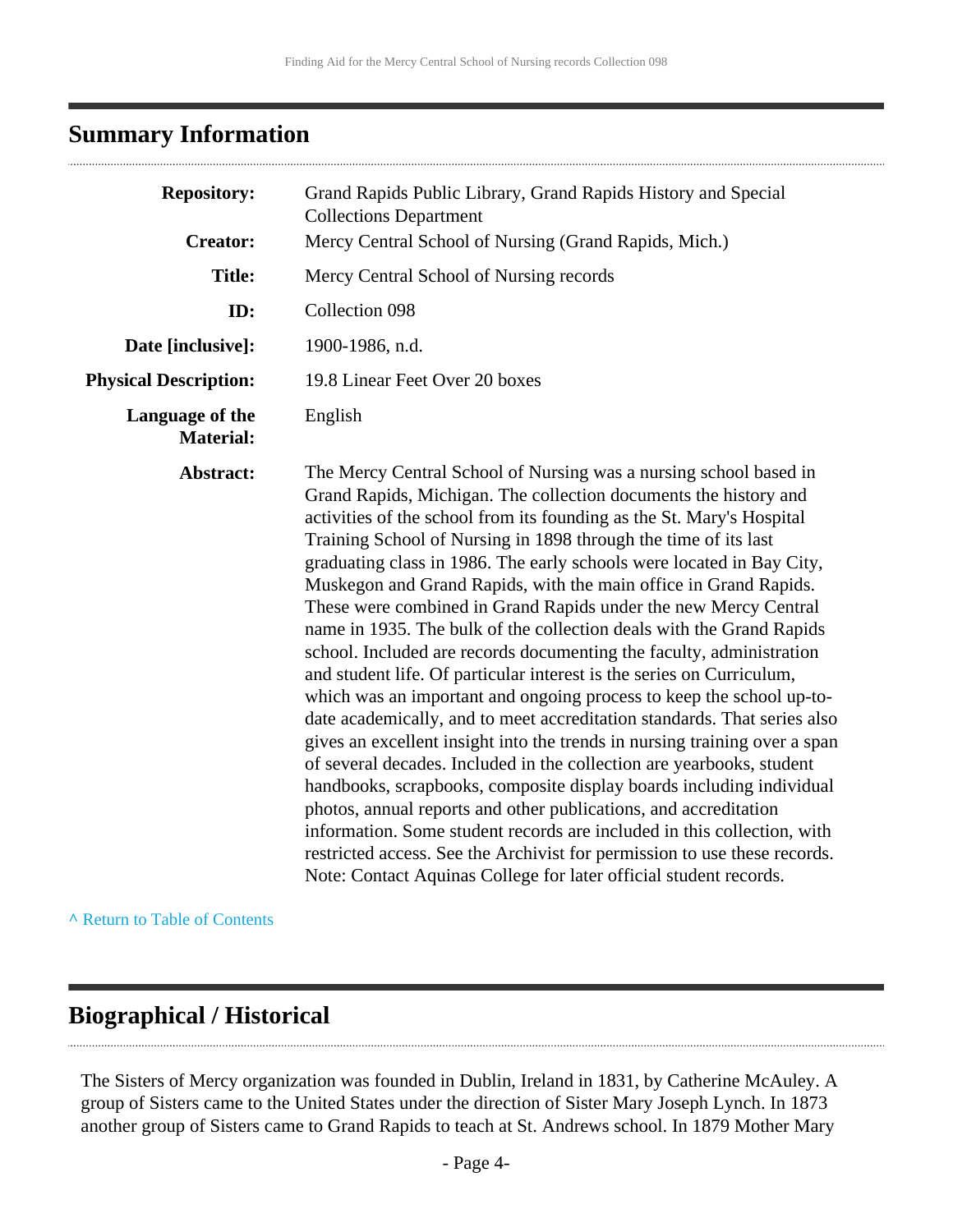Joseph Lynch, who worked in the Crimean War with Florence Nightingale, brought her group of Sisters to Big Rapids, Michigan. Mercy Hospital was started for the lumbermen and their families. Four Sisters, Mary Bertrand, Mary Baptist, Mary Anthony, and Sister Ignatius came from Big Rapids to start St. Mary's Hospital in 1893.

St. Mary's Hospital Training School of Nursing opened on June 7, 1898, under the guidance of Sister Mary Josephine Reck. In the early days of the school, an applicant could start the course during any month, but the preferred time was during May or September. The age requirement was flexible, young women between the ages of 20 and 30 years were eligible. A certificate of health from a respectable physician and character references were also required for entrance. A high school education was desired, but not required, since an eighth grade education was acceptable. The probationary period was six months. If the student demonstrated acceptable skills and attributes deemed essential in a nurse after that time, she was awarded the cap and was assigned the responsibilities of nursing care. The students worked twelve-hour days with one hour off on weekdays and two hours off on Sunday.

Mercy Central School of Nursing was organized in 1935 through the amalgamation of the schools of nursing of Mercy Hospital in Muskegon, Bay City, and [St. Mary's Hospital] in Grand Rapids. By combining the three schools, finances were increased, clinical facilities were enlarged, and a better program for nurses training was created. A traditional three year diploma program continued until September 1953. At this time a revised curriculum was introduced. A great deal of time and effort was put forth by the faculty to review the old program. It was concluded that with improved methods of teaching, and better correlation of subject matter and practice nursing, a student could be prepared in a shorter period of time. The revised curriculum consisted of 27 months, at which time a student was eligible to write the state boards. Curriculum changes were an on-going procedure from this point, to ensure the very best possible education for the student. In 1965 Mercy Hospital, Bay City, withdrew from the amalgamation and in 1975, Mercy Hospital, Muskegon, also withdrew.

Mercy Central School of Nursing was approved by the Michigan Board of Nursing in 1935 and since 1942 was also accredited by the Accrediting Service of the National League of Nursing.

Mercy Central school of Nursing graduated its last class May 9, 1986. The nursing profession had reached a point where a four-year Baccalaureate program was recommended over the 21-month diploma program then being offered by MCSN.

### **^** [Return to Table of Contents](#page-1-0)

## <span id="page-4-0"></span>**Scope and Contents**

The collection consists of records, minutes, reports, meetings, statistics and policies that document the different aspects of MCSN from 1898-1986. The material gives an excellent view of how nurses' training has developed over several decades. Of special interest is the Curriculum series. This series shows how the school had to change teaching techniques periodically to produce the best possible trained nurse. The collection also includes a series on Student Life, which contains student handbooks, publications,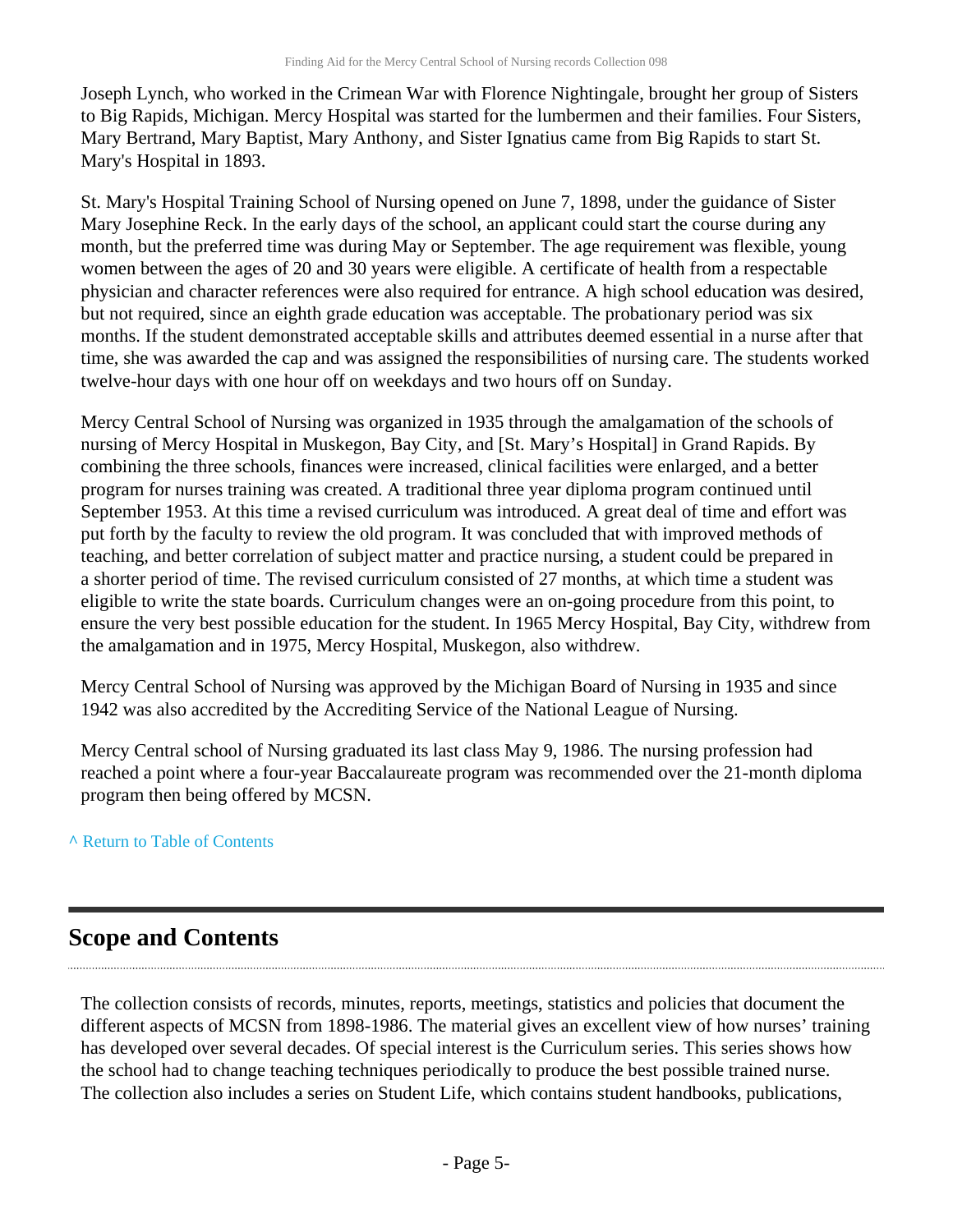scrapbooks, yearbooks which add insight into student life at the school. Also of interest is the Courses series, which gives a good description of course, outlines and what was expected of the students.

**^** [Return to Table of Contents](#page-1-0)

## <span id="page-5-0"></span>**Administrative Information**

### **Publication Statement**

Grand Rapids Public Library, Grand Rapids History and Special Collections Department

111 Library Street NE Grand Rapids, Michigan 49503 [localhis@grpl.org](mailto:localhis@grpl.org) URL:<http://www.grpl.org>

## **Immediate Source of Acquisition**

Mercy Central School of Nursing, accession number 1986.388.

## **Conditions Governing Access**

Access to student records is restricted.

**^** [Return to Table of Contents](#page-1-0)

## <span id="page-5-1"></span>**Related Materials**

## **Related Materials**

See also Coll. 267, Blodgett Nursing School Record ... which included materials similar to those in this collection, and at the state and national level may contain other holdings for the same titles.

**^** [Return to Table of Contents](#page-1-0)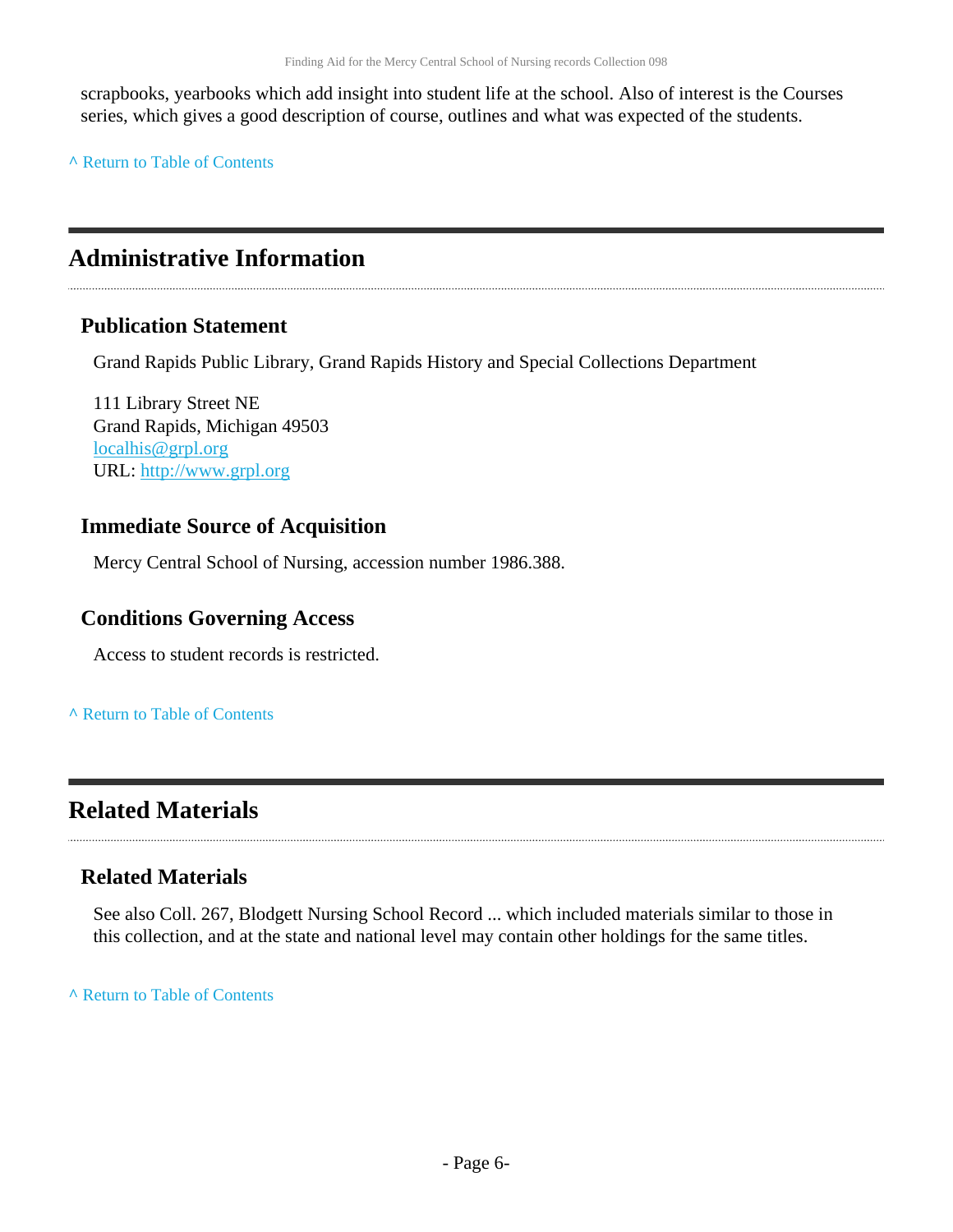## <span id="page-6-0"></span>**Controlled Access Headings**

- records (documents)
- Nursing schools -- Michigan -- Grand Rapids
- Nursing -- Michigan -- Grand Rapids -- History

## <span id="page-6-1"></span>**Collection Inventory**

### <span id="page-6-2"></span>**Series I. Accreditation, 1943-1985, n.d.**

Date [inclusive]: 1943-1985, n.d.

#### **Scope and Contents**

Reports, meetings, minutes from the Diploma Program, National League for Nursing and Michigan Consortium Diploma Schools of Nursing. Also includes Self Evaluation reports for accreditation visits. Subject/chronological arrangement.

| <b>Title/Description</b>                                                                                         | <b>Instances</b> |          |
|------------------------------------------------------------------------------------------------------------------|------------------|----------|
| Diploma Program Report, 1961<br>Date [inclusive]: 1961                                                           | Box 1a           | Folder 1 |
| Nursing Education and Diploma Programs, 1966<br>Date [inclusive]: 1966                                           | Box 1a           | Folder 2 |
| Diploma Programs in Nursing, 1967-1968, n.d.<br>Date [inclusive]: 1967-1968, n.d.                                | Box 1a           | Folder 3 |
| Diploma Program and National League for Nursing Reports,<br>1973-1975, n.d.<br>Date [inclusive]: 1973-1975, n.d. | Box 1a           | Folder 4 |
| Progress Report, Diploma Program in Nursing, 1966<br>Date [inclusive]: 1966                                      | Box 1a           | Folder 5 |

### <span id="page-6-3"></span>**Michigan Consortium Diploma Schools of Nursing**

| <b>Title/Description</b>    | <b>Instances</b> |           |
|-----------------------------|------------------|-----------|
| part I, 1978-1979           | Box 1a           | Folder 11 |
| Date [inclusive]: 1978-1979 |                  |           |
| part II, 1978-1979          | Box 1a           | Folder 12 |
| Date [inclusive]: 1978-1979 |                  |           |
| part III, 1978-1979         | Box 1b           | Folder 13 |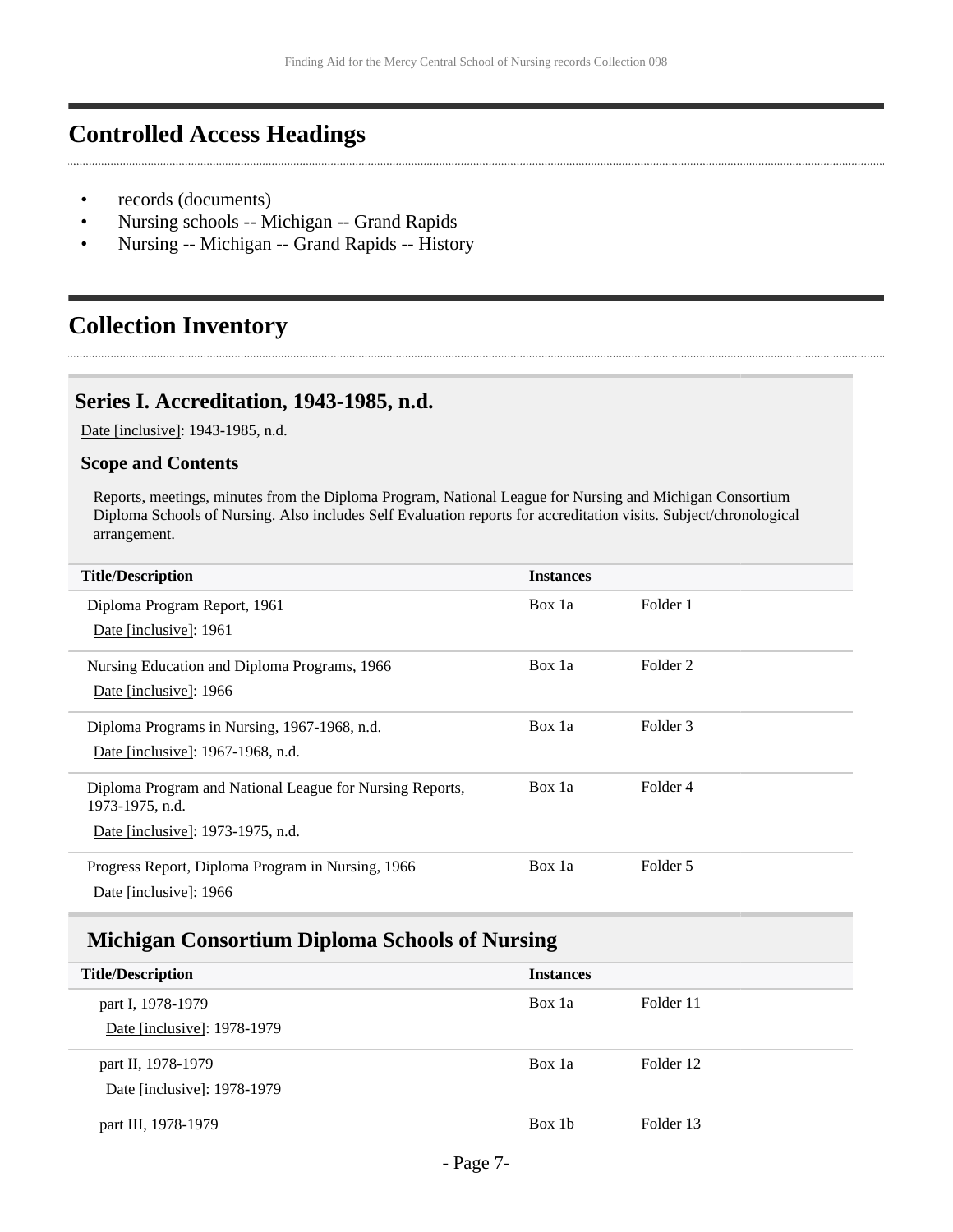Date [inclusive]: 1978-1979

## <span id="page-7-0"></span>**Michigan Consortium Diploma Schools of Nursing**

| <b>Title/Description</b>                      | <b>Instances</b> |                     |
|-----------------------------------------------|------------------|---------------------|
| Minutes, 1974, n.d.                           | Box 1a           | Folder 6            |
| Date [inclusive]: 1974, n.d.                  |                  |                     |
| part I, 1974-1981, n.d.                       | Box 1a           | Folder <sub>7</sub> |
| Date [inclusive]: 1974-1981, n.d.             |                  |                     |
| part II, 1974-1981, n.d.                      | Box 1a           | Folder 8            |
| Date [inclusive]: 1974-1981, n.d.             |                  |                     |
| part III, 1974-1981, n.d.                     | Box 1a           | Folder 9            |
| Date [inclusive]: 1974-1981, n.d.             |                  |                     |
| Council of Diploma Programs, Memos, 1975-1978 | Box 1a           | Folder 10           |
| Date [inclusive]: 1975-1978                   |                  |                     |

## <span id="page-7-1"></span>**Michigan Consortium Diploma Schools of Nursing, Meetings**

| <b>Title/Description</b>                               | <b>Instances</b> |                     |
|--------------------------------------------------------|------------------|---------------------|
| part I, 1980-1985                                      | Box 1b           | Folder 14           |
| Date [inclusive]: 1980-1985                            |                  |                     |
| part II, 1980-1985                                     | Box 1b           | Folder 15           |
| Date [inclusive]: 1980-1985                            |                  |                     |
| part III, 1980-1985                                    | Box 1b           | Folder 16           |
| Date [inclusive]: 1980-1985                            |                  |                     |
| National League for Nursing, Correspondence, 1943-1969 | Box 1b           | Folder 17           |
| Date [inclusive]: 1943-1969                            |                  |                     |
| The Nursing Career-Pattern Study, 1969                 | Box 5            | Folder <sub>8</sub> |
| Date [inclusive]: 1969                                 |                  |                     |

## <span id="page-7-2"></span>**National League for Nursing**

| <b>Title/Description</b> | <b>Instances</b> |           |
|--------------------------|------------------|-----------|
| Report, 1970             | Box 1b           | Folder 18 |
| Date [inclusive]: 1970   |                  |           |
| Annual Meeting, 1973     | Box 1b           | Folder 19 |
| Date [inclusive]: 1973   |                  |           |
| Consultation Visit, 1973 | Box 1b           | Folder 20 |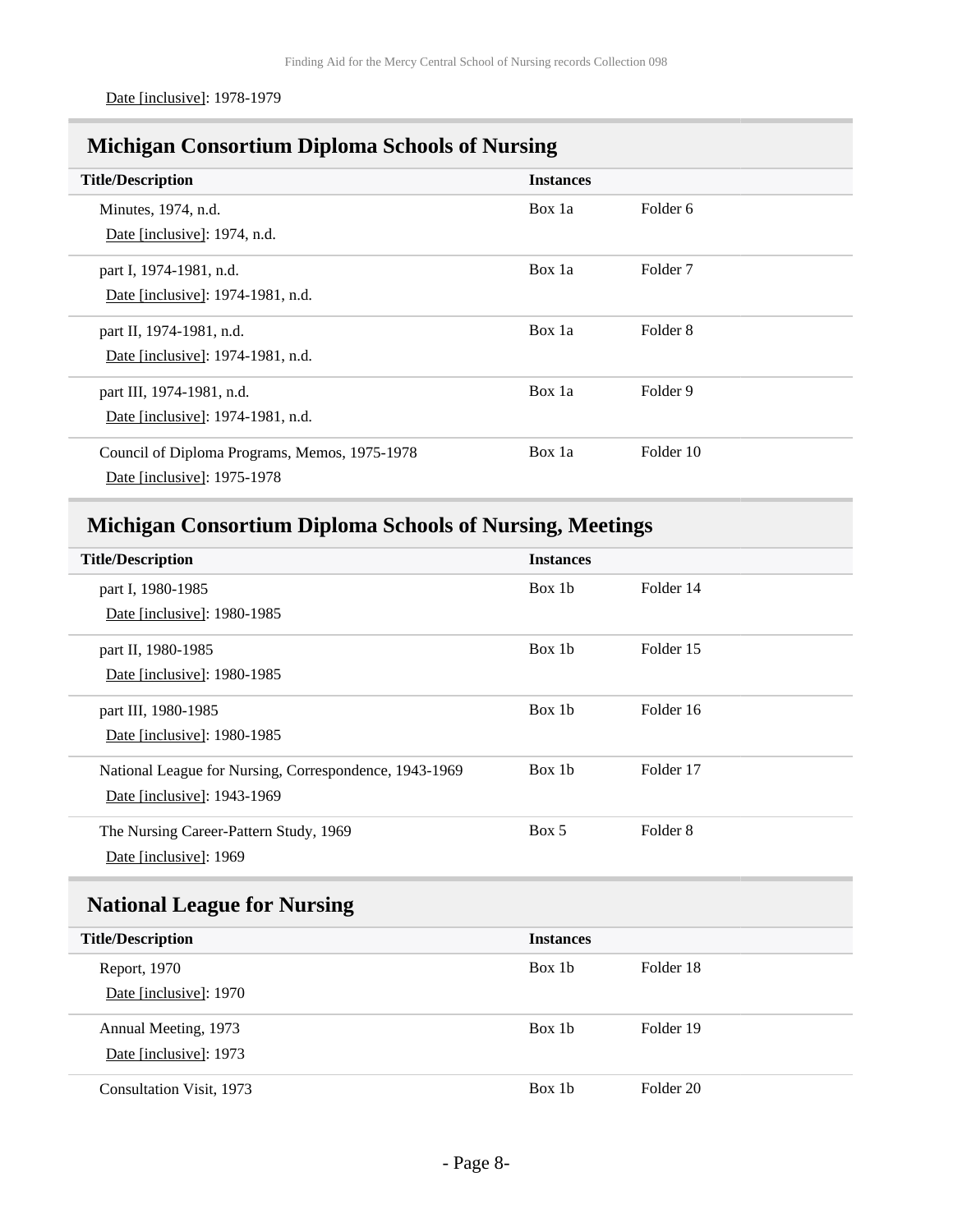| Date [inclusive]: 1973                                                                                                           |                    |                      |
|----------------------------------------------------------------------------------------------------------------------------------|--------------------|----------------------|
| Convention, 1975<br>Date [inclusive]: 1975                                                                                       | Box 1 <sub>b</sub> | Folder 21            |
| Cost of Nursing Education, 1977<br>Date [inclusive]: 1977                                                                        | Box 1b             | Folder <sub>22</sub> |
| Accreditation of MCSN (Mercy Central School of Nursing) by<br>University of New York, 1947, n.d.<br>Date [inclusive]: 1947, n.d. | Box 1 <sub>b</sub> | Folder 23            |
| Michigan Nurses Association, Michigan League for Nurses,<br>1966-1970<br>Date [inclusive]: 1966-1970                             | Box 1b             | Folder 24            |

### <span id="page-8-0"></span>**Self Evaluation Report, Accreditation Visit**

| <b>Title/Description</b>     | <b>Instances</b> |                      |
|------------------------------|------------------|----------------------|
| part I, 1958-1966            | Box 1c           | Folder 25            |
| Date [inclusive]: 1958-1966  |                  |                      |
| part II, 1958-1966           | Box 1c           | Folder <sub>26</sub> |
| Date [inclusive]: 1958-1966  |                  |                      |
| Self Evaluation Report, 1973 | Box 1c           | Folder 27            |
| Date [inclusive]: 1973       |                  |                      |
| part I, 1980                 | Box 1c           | Folder <sub>28</sub> |
| Date [inclusive]: 1980       |                  |                      |
| part II, 1980                | Box 1c           | Folder <sub>29</sub> |
| Date [inclusive]: 1980       |                  |                      |
| part III, 1980               | Box 1c           | Folder 30            |
| Date [inclusive]: 1980       |                  |                      |

**^** [Return to Table of Contents](#page-1-0)

### <span id="page-8-1"></span>**Series II. Faculty, 1952-1984, n.d.**

Date [inclusive]: 1952-1984, n.d.

#### **Scope and Contents**

Contains Faculty Organization by-laws, rules and regulations, annual reports, minutes, correspondence, and agendas. The purpose of the faculty organization was to promote and initiate the educational policies of MCSN, to revise curriculum as needed, to make recommendations to the Board of Directors. Also includes faculty members'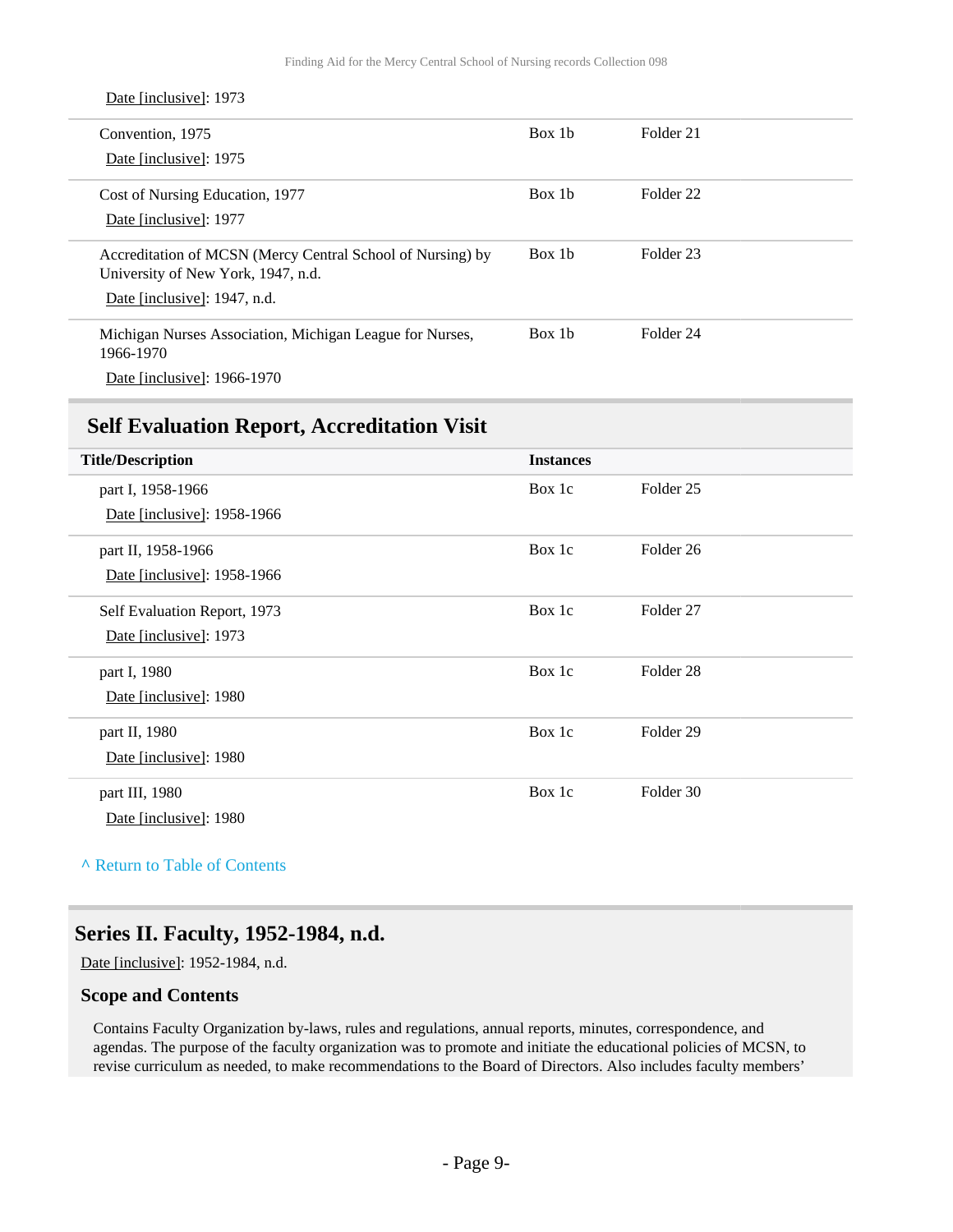personnel policies, workshops, faculty planning, job descriptions and fringe benefits. Contains nursing education reports, conferences, and evaluation of programs. Subject/chronological arrangement.

<span id="page-9-0"></span>

| <b>Title/Description</b>                                                | <b>Instances</b> |              |
|-------------------------------------------------------------------------|------------------|--------------|
| Faculty Organization By-Laws, Rules and Regulations,<br>1952-1956, 1970 | Box 1c           | Folder 31    |
| Date [inclusive]: 1952-1956, 1970                                       |                  |              |
| Faculty Members Personnel Policies, 1956-1957, n.d.                     | Box 1c           | Folder 32    |
| Date [inclusive]: 1956-1957, n.d.                                       |                  |              |
| Management, 1960, 1969                                                  | Box 1c           | Folder 33    |
| Date [inclusive]: 1960, 1969                                            |                  |              |
| Classroom Arrangement, 1959, 1965-1970                                  | Box 1c           | Folder 34    |
| Date [inclusive]: 1959, 1965-1970                                       |                  |              |
| Faculty Workshop, 1960                                                  | Box 1c           | Folder 35    |
| Date [inclusive]: 1960                                                  |                  |              |
| Faculty Organization By-Laws, Rules and Regulations,<br>1963-1984, n.d. | Box 1c           | Folder 36-37 |
| Date [inclusive]: 1963-1984, n.d.                                       |                  |              |
| Meeting Agendas, Minutes, Correspondence, 1964-1966                     | Box 1c           | Folder 38    |
| Date [inclusive]: 1964-1966                                             |                  |              |
| Faculty Workshop, 1965                                                  | Box 1c           | Folder 39    |
| Date [inclusive]: 1965                                                  |                  |              |
| General Faculty Assembly Program Planning, 1966-1977                    | Box 1c           | Folder 40    |
| Date [inclusive]: 1966-1977                                             |                  |              |
| Faculty Workshop, 1967                                                  | Box 1c           | Folder 41    |
| Date [inclusive]: 1967                                                  |                  |              |
| Personnel Policies for Active Faculty Members, 1968                     | Box 1c           | Folder 42    |
| Date [inclusive]: 1968                                                  |                  |              |
| Department Head Meeting Agendas, 1969-1970                              | Box 1d           | Folder 43    |
| Date [inclusive]: 1969-1970                                             |                  |              |
| Faculty Planning, 1969-1970                                             | Box 1d           | Folder 44    |
| Date [inclusive]: 1969-1970                                             |                  |              |
| Meeting Agendas, 1969-1970                                              | Box 1d           | Folder 45    |
| Date [inclusive]: 1969-1970                                             |                  |              |
| <b>Faculty Manual</b>                                                   |                  |              |
| <b>Title/Description</b>                                                | <b>Instances</b> |              |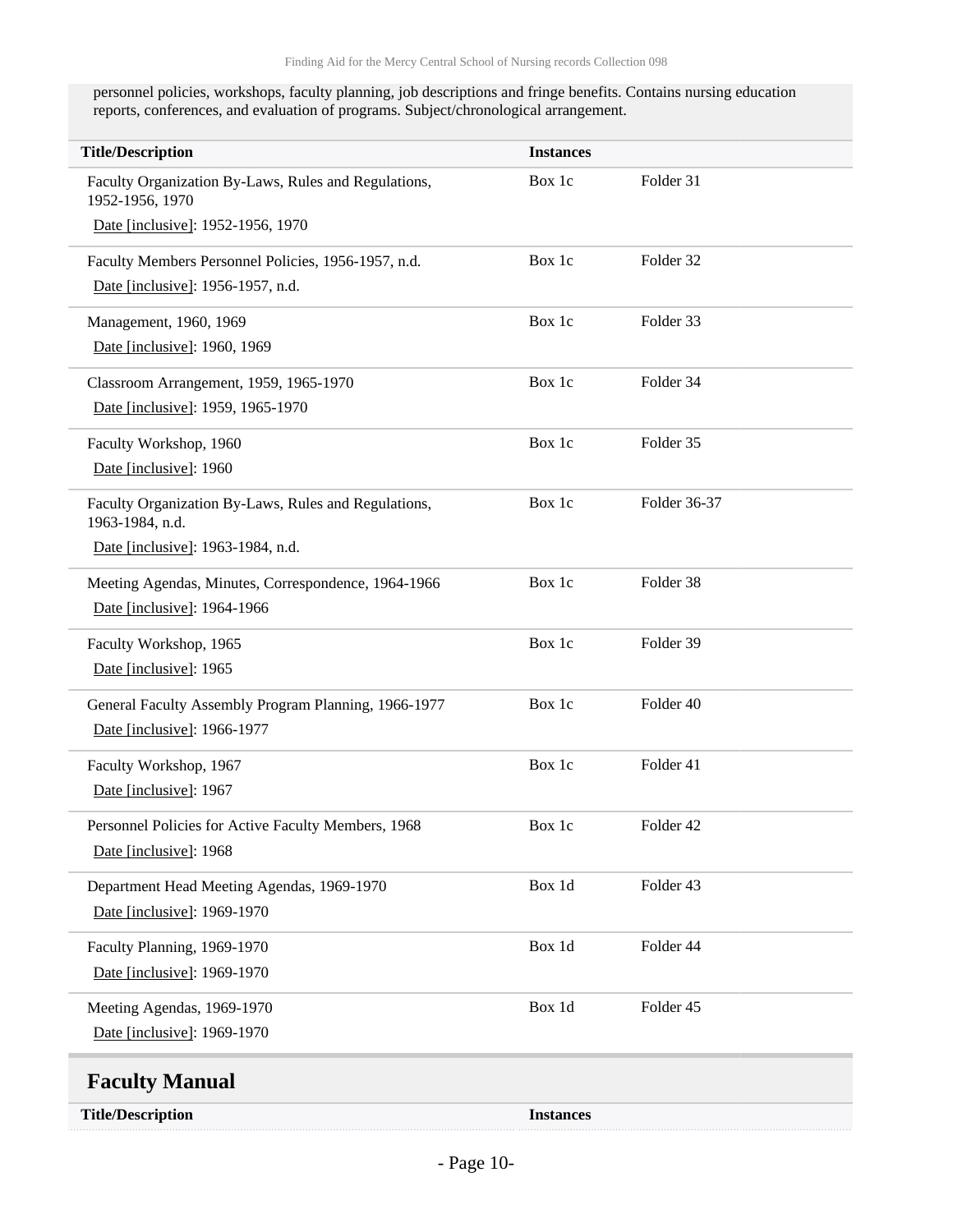<span id="page-10-0"></span>

| part I, 1971-1982, n.d.<br>Date [inclusive]: 1971-1982, n.d.                 | Box 1d           | Folder 46           |
|------------------------------------------------------------------------------|------------------|---------------------|
| part II, 1971-1982. n.d.<br>Date [inclusive]: 1971-1982. n.d.                | Box 1d           | Folder 47           |
| <b>Faculty Workshop</b>                                                      |                  |                     |
| <b>Title/Description</b>                                                     | <b>Instances</b> |                     |
| part I, 1971<br>Date [inclusive]: 1971                                       | Box 1d           | Folder 48           |
| part II, 1971<br>Date [inclusive]: 1971                                      | Box 2a           | Folder 1            |
| Faculty Organization Annual Report, 1972-1973<br>Date [inclusive]: 1972-1973 | Box 2a           | Folder <sub>2</sub> |
| Criteria used in Admission of Students, 1973<br>Date [inclusive]: 1973       | Box 2a           | Folder <sub>3</sub> |
| Job Descriptions, 1973<br>Date [inclusive]: 1973                             | Box 2a           | Folder 4            |
| Faculty Organization Annual Report, 1973<br>Date [inclusive]: 1973           | Box 2a           | Folder 5            |
| Personnel Policies, 1974<br>Date [inclusive]: 1974                           | Box 2a           | Folder 6            |
| Faculty Organization Annual Report, 1974-1975<br>Date [inclusive]: 1974-1975 | Box 2a           | Folder <sub>7</sub> |
| Report from Sister Mary Coralita, 1975<br>Date [inclusive]: 1975             | Box 2a           | Folder <sub>8</sub> |
| Faculty Summary, 1975<br>Date [inclusive]: 1975                              | Box 2a           | Folder 9            |
| Study on Faculty Responsibility, 1975<br>Date [inclusive]: 1975              | Box 2a           | Folder 10           |
| Study on Faculty Work Load, 1975<br>Date [inclusive]: 1975                   | Box 2a           | Folder 11           |
| Personnel Policies, 1976-1982<br>Date [inclusive]: 1976-1982                 | Box 2a           | Folder 12           |
| Faculty Organization Annual Report, 1976-1979                                | Box 2a           | Folder 13-15        |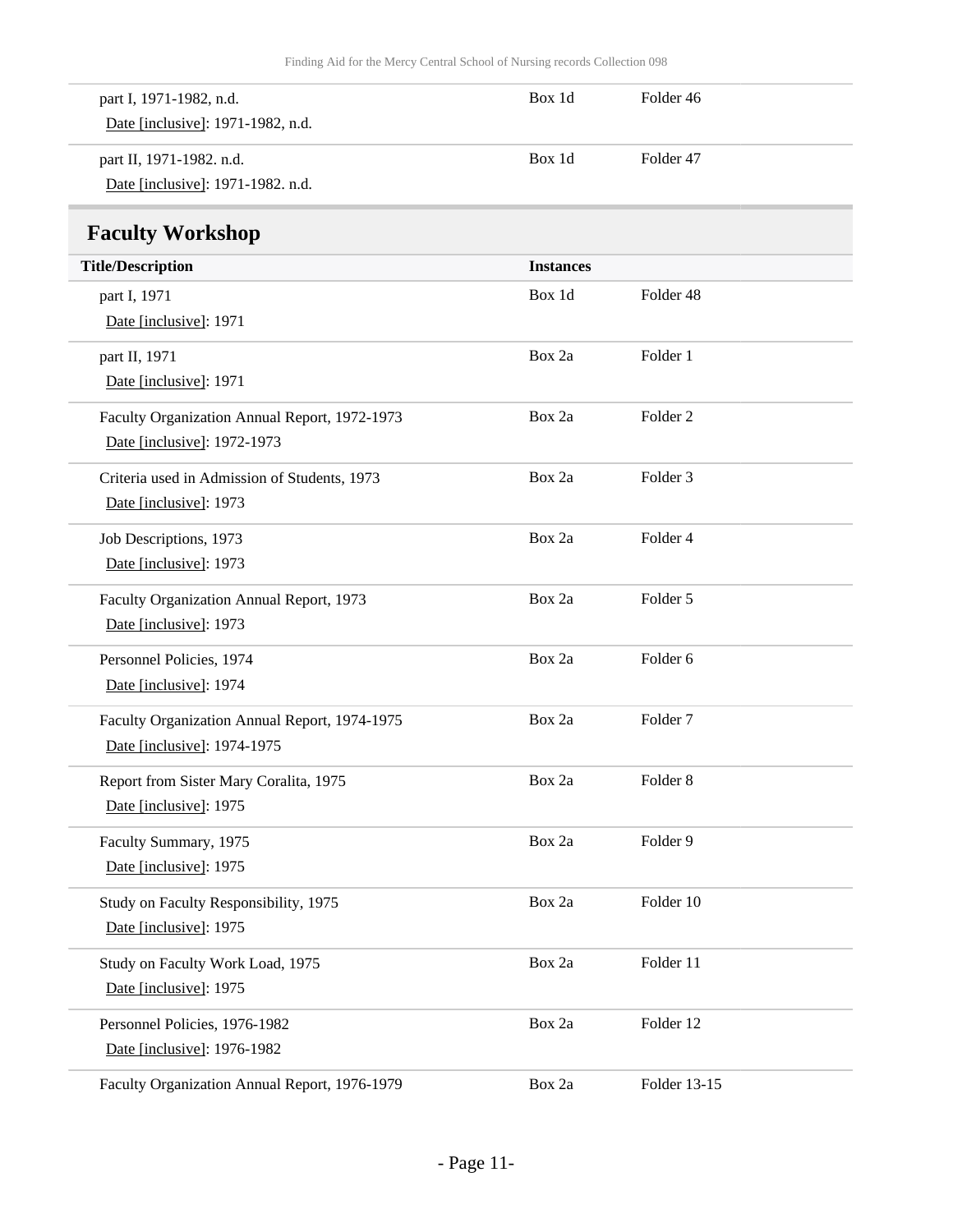| Faculty Grievance Procedure, 1979<br>Date [inclusive]: 1979                                      | Box 2a | Folder 16            |
|--------------------------------------------------------------------------------------------------|--------|----------------------|
| Faculty Organization, 1980<br>Date [inclusive]: 1980                                             | Box 2a | Folder 17            |
| Fringe Benefits Survey Report, n.d.<br>Date [inclusive]: n.d.                                    | Box 2a | Folder 18            |
| Nursing Education, 1956-1966<br>Date [inclusive]: 1956-1966                                      | Box 2a | Folder 19            |
| MacDonald Report, Five Year Plan, 1956-1969<br>Date [inclusive]: 1956-1969                       | Box 5  | Folder 1             |
| Nursing Education Articles, 1960-1966<br>Date [inclusive]: 1960-1966                             | Box 2a | Folder 20            |
| Conference on Planning Nursing Education, 1962, 1967, n.d.<br>Date [inclusive]: 1962, 1967, n.d. | Box 2a | Folder 21            |
| Conference on Nursing Education, 1964-1965, n.d.<br>Date [inclusive]: 1964-1965, n.d.            | Box 2a | Folder <sub>22</sub> |

## <span id="page-11-0"></span>**Nursing Education Conference**

| <b>Title/Description</b>                                 | <b>Instances</b> |                      |  |
|----------------------------------------------------------|------------------|----------------------|--|
| part I, 1964-1969, n.d.                                  | Box 2a           | Folder <sub>23</sub> |  |
| Date [inclusive]: 1964-1969, n.d.                        |                  |                      |  |
| part II, 1964-1969, n.d.                                 | Box 2b           | Folder 24            |  |
| Date [inclusive]: 1964-1969, n.d.                        |                  |                      |  |
| State Plan for Nursing Education in Michigan, 1964-1970  | Box 2b           | Folder <sub>25</sub> |  |
| Date [inclusive]: 1964-1970                              |                  |                      |  |
| Nursing and Higher Education Pilot Study, 1967           | Box 2b           | Folder <sub>26</sub> |  |
| Date [inclusive]: 1967                                   |                  |                      |  |
| Second Annual Report, Coordinator of Nursing Service and | Box 2b           | Folder <sub>27</sub> |  |
| Nursing Education, 1963-1969                             |                  |                      |  |
| Date [inclusive]: 1963-1969                              |                  |                      |  |
| National Committee for Study of Nursing and Nursing      | Box 5            | Folder <sub>2</sub>  |  |
| Education, 1967-1969, n.d.                               |                  |                      |  |
| Date [inclusive]: 1967-1969, n.d.                        |                  |                      |  |
| Report of the Nursing Education Study Committee, 1969    | Box 2b           | Folder <sub>28</sub> |  |

### Date [inclusive]: 1976-1979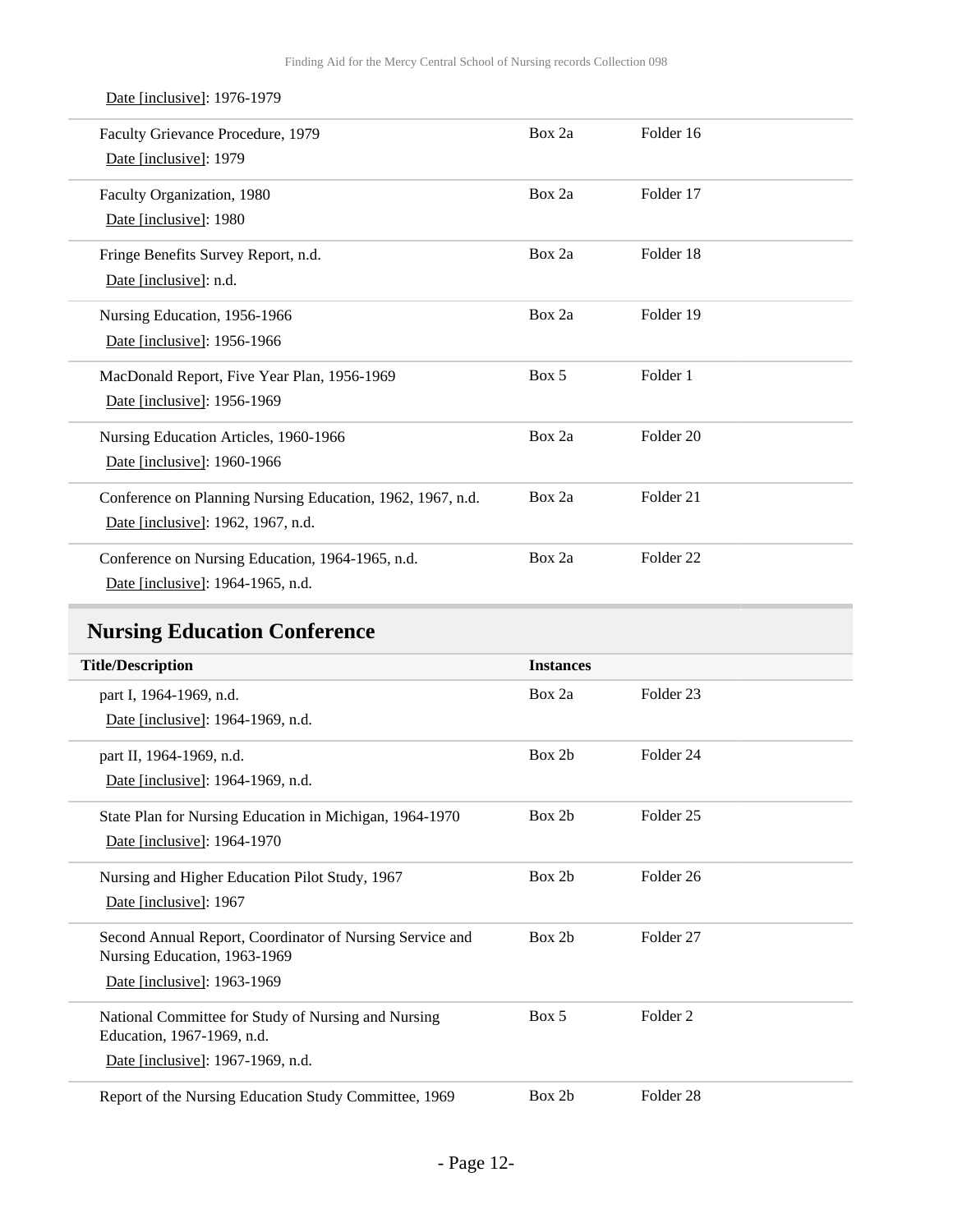## <span id="page-12-0"></span>**Report of the Nursing Education Study Committee**

<span id="page-12-1"></span>

| <b>Title/Description</b>                                               | <b>Instances</b> |                      |
|------------------------------------------------------------------------|------------------|----------------------|
| part I, 1969                                                           | Box 2b           | Folder <sub>29</sub> |
| Date [inclusive]: 1969                                                 |                  |                      |
| part II, 1969                                                          | Box 2b           | Folder 30            |
| Date [inclusive]: 1969                                                 |                  |                      |
| Michigan coalition for Articulated Nursing Education,<br>1980-1984     | Box 2b           | Folder 31            |
| Date [inclusive]: 1980-1984                                            |                  |                      |
| Evaluation of the Total Program in Nursing, 1973                       | Box 2b           | Folder 32            |
| Date [inclusive]: 1973                                                 |                  |                      |
| <b>Evaluation of Programs</b>                                          |                  |                      |
| <b>Title/Description</b>                                               | <b>Instances</b> |                      |
| part I, 1973-1981                                                      | Box 2b           | Folder 33            |
| Date [inclusive]: 1973-1981                                            |                  |                      |
| part II, 1973-1981                                                     | Box 2b           | Folder 34            |
| Date [inclusive]: 1973-1981                                            |                  |                      |
| part III, 1973-1981                                                    | Box 2b           | Folder 35            |
| Date [inclusive]: 1973-1981                                            |                  |                      |
| Evaluation of the Total Program, 1979                                  | Box 2b           | Folder 36            |
| Date [inclusive]: 1979                                                 |                  |                      |
| American Hospital Association, Bulletins and Reports,<br>1965-1969     | Box 2c           | Folder 37            |
| Date [inclusive]: 1965-1969                                            |                  |                      |
| Nursing Services Department, Objectives and Description, 1964,<br>n.d. | Box 2c           | Folder 38            |
| Date [inclusive]: 1964, n.d.                                           |                  |                      |
| Committee on Nursing, 1966-1969, n.d.                                  | Box 2c           | Folder 39            |
| Date [inclusive]: 1966-1969, n.d.                                      |                  |                      |
| Student and Faculty, Mental Health, 1968-1969                          | Box 2c           | Folder 40            |
| Date [inclusive]: 1968-1969                                            |                  |                      |
| Recruitment Information, 1982-1983                                     | Box 2c           | Folder 41            |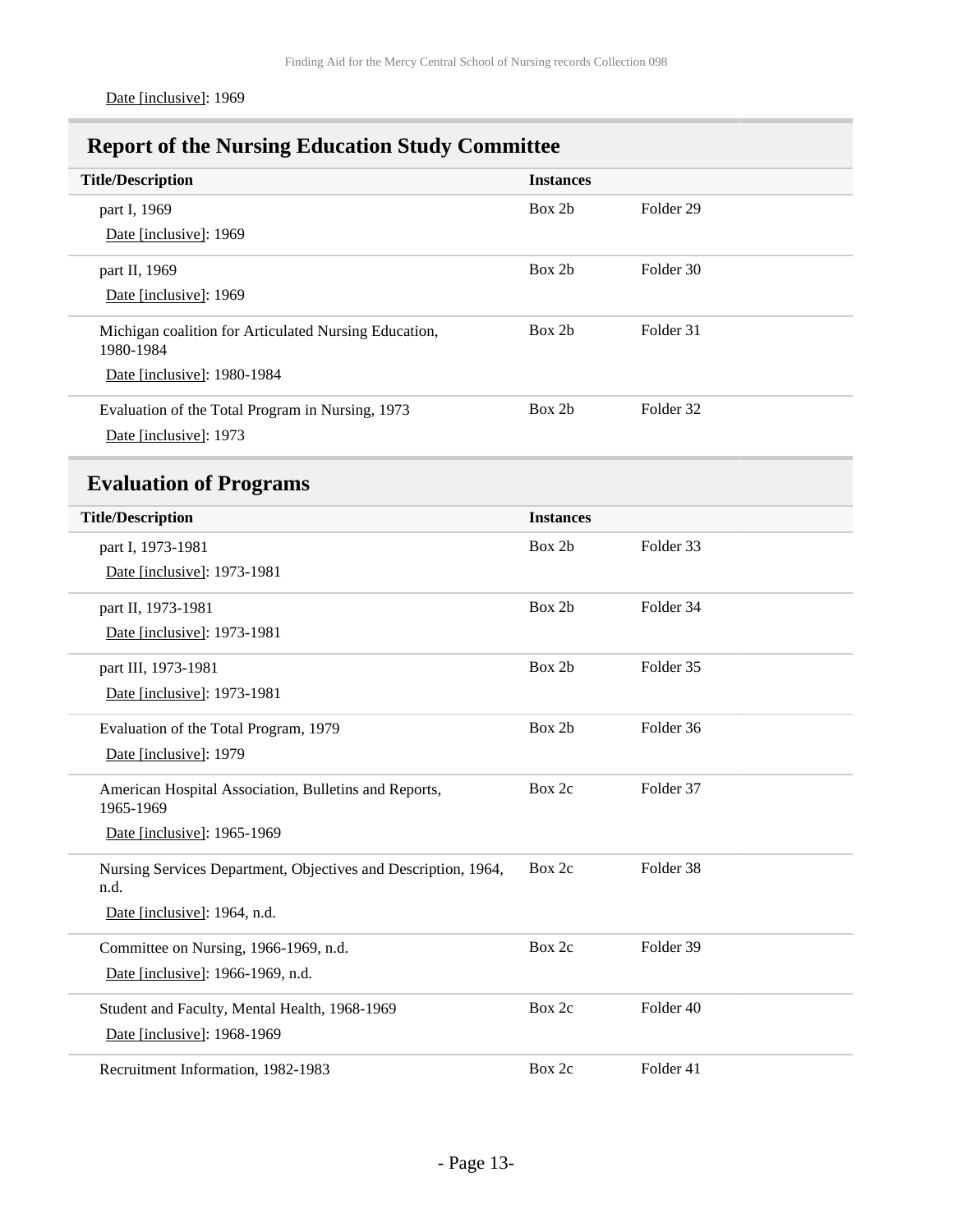Date [inclusive]: 1982-1983

#### **^** [Return to Table of Contents](#page-1-0)

## <span id="page-13-0"></span>**Series III. Curriculum, 1950-81, n.d.**

Date [inclusive]: 1950-81, n.d.

### **Scope and Contents**

Documents the school's work on curriculum revision. Contains minutes, agendas, and reports.

## <span id="page-13-1"></span>**Curriculum Revision**

| <b>Title/Description</b>                                            | <b>Instances</b> |                     |
|---------------------------------------------------------------------|------------------|---------------------|
| part I, 1950-1956                                                   | Box 2c           | Folder 42           |
| Date [inclusive]: 1950-1956                                         |                  |                     |
| part II, 1950-1956                                                  | Box 2c           | Folder 43           |
| Date [inclusive]: 1950-1956                                         |                  |                     |
| part I, 1951-1953                                                   | Box 2c           | Folder 44           |
| Date [inclusive]: 1951-1953                                         |                  |                     |
| part II, 1951-1953                                                  | Box 2c           | Folder 45           |
| Date [inclusive]: 1951-1953                                         |                  |                     |
| part I, 1962-1969, n.d.                                             | Box 2d           | Folder 46           |
| Date [inclusive]: 1962-1969, n.d.                                   |                  |                     |
| part II, 1962-1969, n.d.                                            | Box 2d           | Folder 47           |
| Date [inclusive]: 1962-1969, n.d.                                   |                  |                     |
| Miscellaneous, 1955-1978                                            | Box 2d           | Folder 48           |
| Date [inclusive]: 1955-1978                                         |                  |                     |
| 1958-1969                                                           | Box 3a           | Folder 1            |
| 1968                                                                | Box 3a           | Folder <sub>2</sub> |
| Evaluation of Revised Program, 1953-1958                            | Box 3a           | Folder <sub>3</sub> |
| Date [inclusive]: 1953-1958                                         |                  |                     |
| Study of Revised Curriculum "Opinionaire" from Head Nurses,<br>1959 | Box 3a           | Folder 4            |
| Date [inclusive]: 1959                                              |                  |                     |
| Study of Revised Curriculum Faculty "Opinionaire", 1960             | Box 3a           | Folder 5            |
| Date [inclusive]: 1960                                              |                  |                     |
| Evaluation of the Revised Curriculum, 1960                          | Box 3a           | Folder 6            |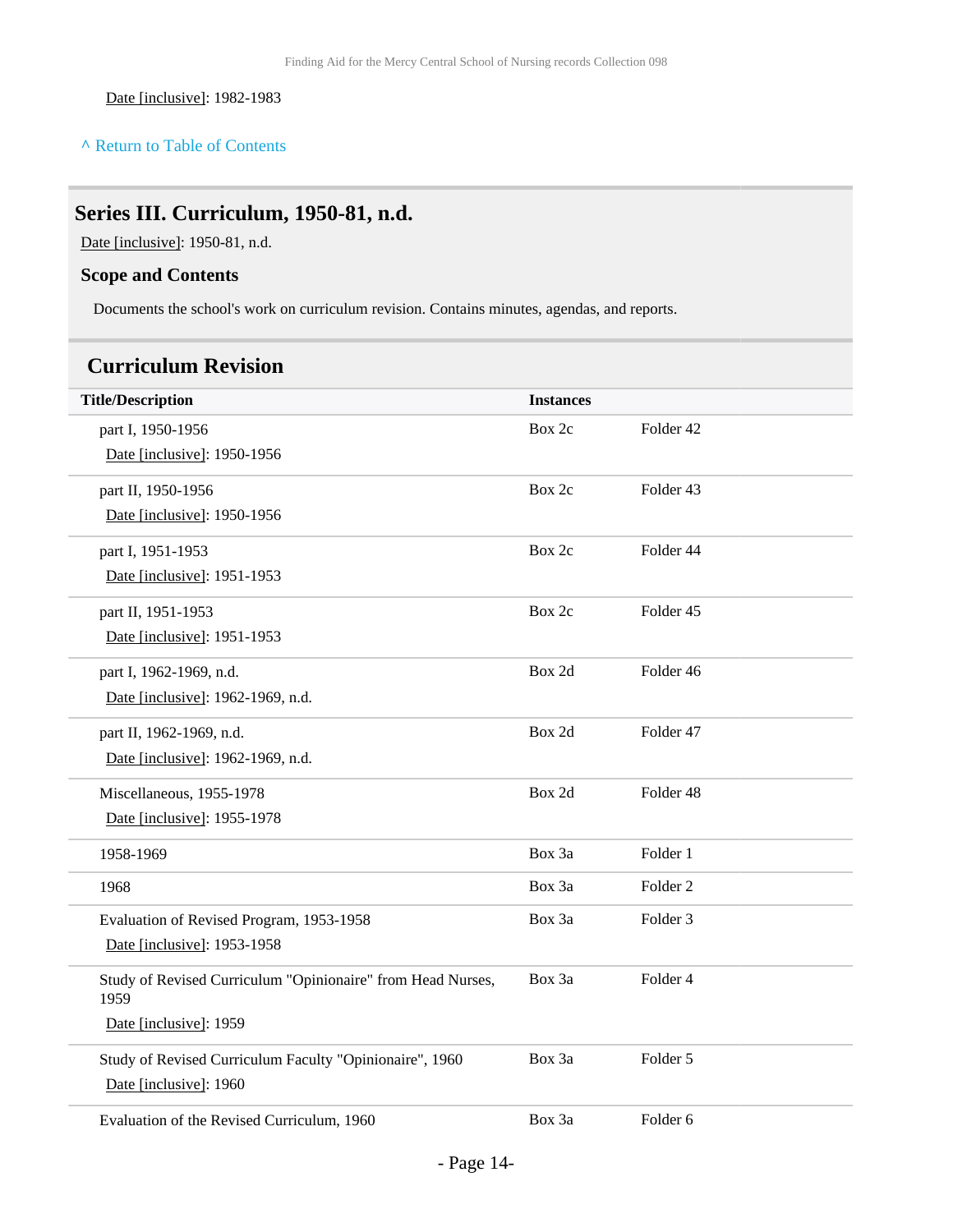| Date [inclusive]: 1960                 |        |                     |
|----------------------------------------|--------|---------------------|
| Curriculum Workshop, 1962-1970         | Box 3a | Folder <sub>7</sub> |
| Date [inclusive]: 1962-1970            |        |                     |
| Curriculum Plan, 1970-1972             | Box 3a | Folder 8            |
| Date [inclusive]: 1970-1972            |        |                     |
| Curriculum Evaluation, 1971-1981, n.d. | Box 3a | Folder 9            |
| Date [inclusive]: 1971-1981, n.d.      |        |                     |
|                                        |        |                     |

#### **^** [Return to Table of Contents](#page-1-0)

### <span id="page-14-0"></span>**Series IV. Policies and Procedures, 1972-1980, n.d.**

Date [inclusive]: 1972-1980, n.d.

#### **Scope and Contents**

Documents the policies and procedures followed by the residence staff and the administration. Arranged chronologically.

|  | <b>Title/Description</b> |
|--|--------------------------|
|  |                          |

| <b>Title/Description</b>                                  | <b>Instances</b> |           |
|-----------------------------------------------------------|------------------|-----------|
| Policies and Procedures, Residence Staff, 1972-1977, n.d. | Box 3a           | Folder 10 |
| Date [inclusive]: 1972-1977, n.d.                         |                  |           |

### <span id="page-14-1"></span>**Policies and Procedures**

| <b>Title/Description</b>                           | <b>Instances</b> |           |
|----------------------------------------------------|------------------|-----------|
| part I, 1973-1978<br>Date [inclusive]: 1973-1978   | Box 3a           | Folder 11 |
| part II, 1973-1978<br>Date [inclusive]: 1973-1978  | Box 3a           | Folder 12 |
| part III, 1973-1978<br>Date [inclusive]: 1973-1978 | Box 3a           | Folder 13 |

## <span id="page-14-2"></span>**Policies and Procedures Manual, Administration**

| <b>Title/Description</b>                          | <b>Instances</b> |           |
|---------------------------------------------------|------------------|-----------|
| part I, 1973-1980<br>Date [inclusive]: 1973-1980  | Box 3a           | Folder 14 |
| part II, 1973-1980<br>Date [inclusive]: 1973-1980 | Box 3b           | Folder 15 |
| Medical-Surgical Sub-Committee, 1973-1980         | Box 3b           | Folder 16 |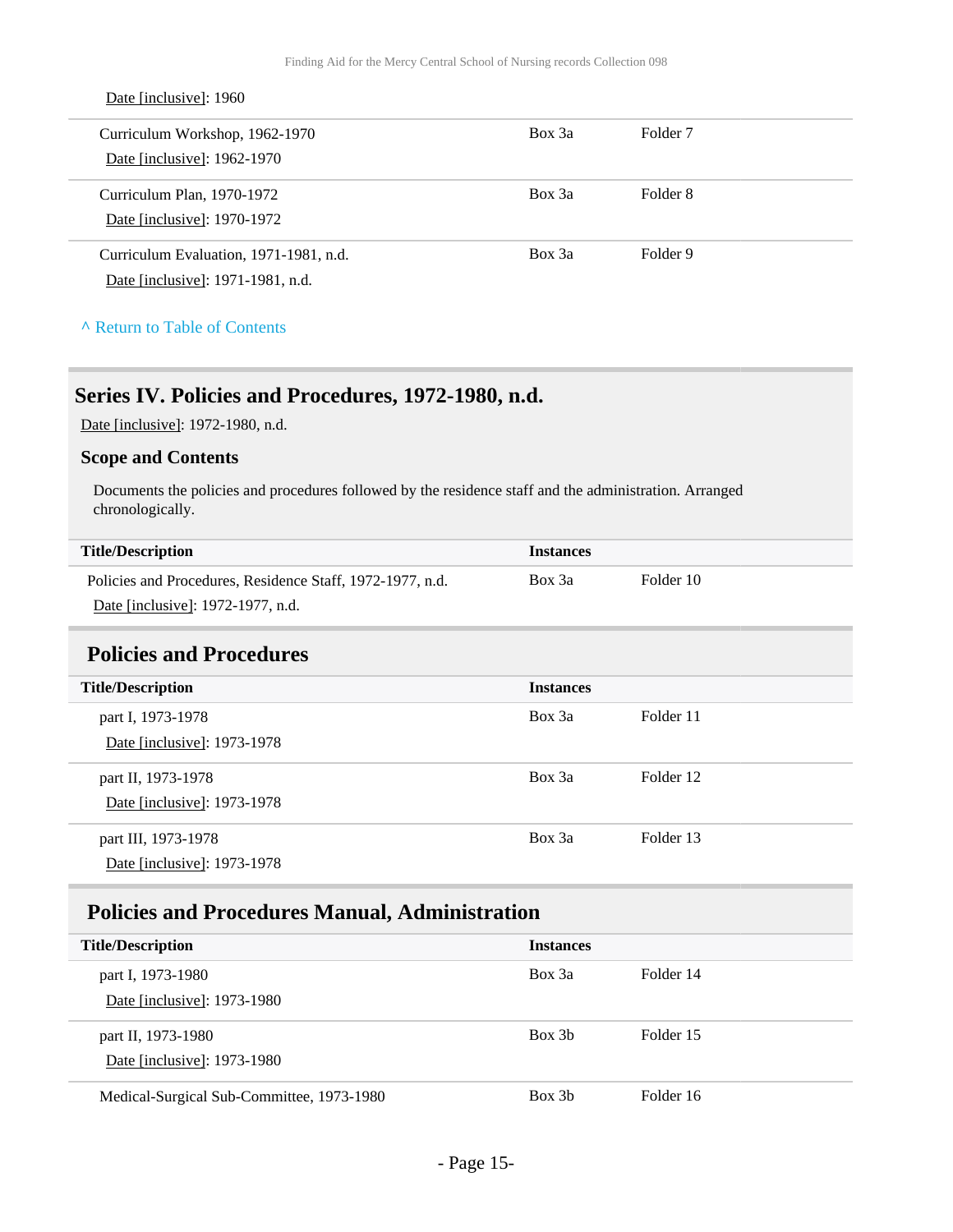Maternal and Child Health Sub-Committee, 1973-1980 Date [inclusive]: 1973-1980 Box 3b Folder 17 Student Services, 1973-1980 Date [inclusive]: 1973-1980 Box 3b Folder 18 Promotions, 1973-1980 Date [inclusive]: 1973-1980 Box 3b Folder 19 Library, 1973-1980 Date [inclusive]: 1973-1980 Box 3b Folder 20 Faculty Development and Welfare, 1973-1980 Date [inclusive]: 1973-1980 Box 3b Folder 21 Curriculum, 1973-1980 Date [inclusive]: 1973-1980 Box 3b Folder 22 Admissions, 1973-1980 Date [inclusive]: 1973-1980 Box 3b Folder 23

**^** [Return to Table of Contents](#page-1-0)

Date [inclusive]: 1973-1980

### <span id="page-15-0"></span>**Series V. Annual Reports, 1903-1954, 1965-1970, 1979-1984**

Date [inclusive]: 1903-1954, 1965-1970, 1979-1984

#### **Scope and Contents**

Contains yearly reports. Early reports were mainly statistical, later reports contain information from different departments of the school, for example reports from the director, a financial report, recruitment report, services report. These reports would also set the goals for the following year. Arranged chronologically.

| <b>Title/Description</b>                                                                   | <b>Instances</b> |                      |
|--------------------------------------------------------------------------------------------|------------------|----------------------|
| Annual Reports to Michigan Board of Registration, 1903-1954<br>Date [inclusive]: 1903-1954 | Box 3b           | Folder 24            |
| Annual Reports, 1965-1970<br>Date [inclusive]: 1965-1970                                   | Box 3b           | Folder 25            |
| Annual Report, Muskegon Unit, 1970<br>Date [inclusive]: 1970                               | Box 3b           | Folder 26            |
| Annual Reports, 1979-1980<br>Date [inclusive]: 1979-1980                                   | Box 3b           | Folder <sub>27</sub> |
| Annual Reports, 1980-1981                                                                  | Box 3b           | Folder 28            |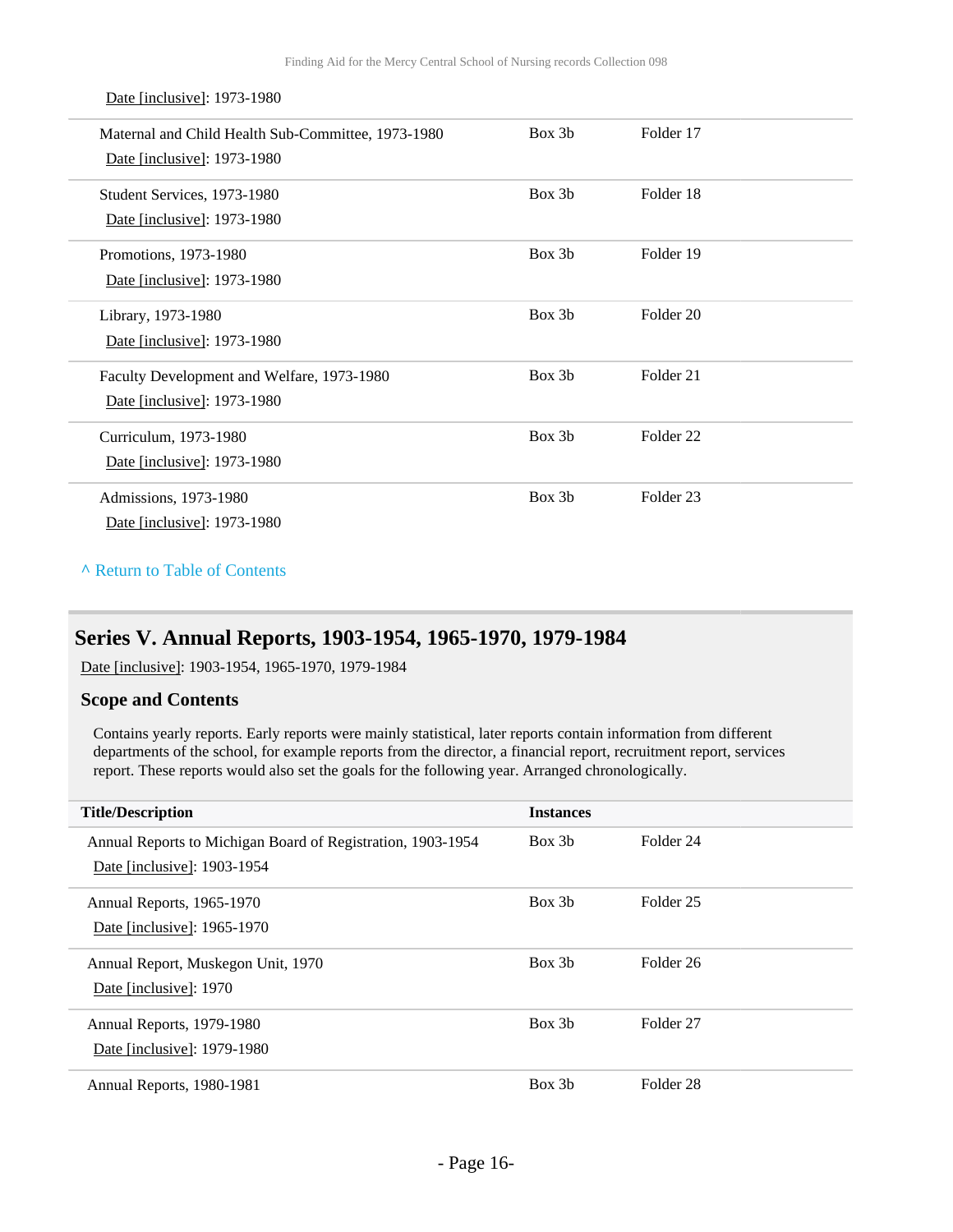| Date [inclusive]: 1980-1981 |        |              |
|-----------------------------|--------|--------------|
| Annual Reports, 1982        | Box 3b | Folder 29    |
| Date [inclusive]: 1982      |        |              |
| Annual Reports, 1983        | Box 3b | Folder 30    |
| Date [inclusive]: 1983      |        |              |
| Annual Reports, 1984        | Box 3c | Folder 31-32 |
| Date [inclusive]: 1984      |        |              |
|                             |        |              |

**^** [Return to Table of Contents](#page-1-0)

## <span id="page-16-0"></span>**Series VI. Attrition, 1960-1979**

Date [inclusive]: 1960-1979

#### **Scope and Contents**

Contains reports, studies and charts that document the attrition rate at MCSN. Chronological arrangement.

| <b>Title/Description</b>                 | <b>Instances</b> |           |
|------------------------------------------|------------------|-----------|
| Study of Attrition Rate, 1960-1974, n.d. | Box 3c           | Folder 33 |
| Date [inclusive]: 1960-1974, n.d.        |                  |           |
| Attrition Study, 1963-1974               | Box $14$         | Folder 1  |
| Date [inclusive]: 1963-1974              |                  |           |
| <b>General</b>                           |                  |           |
| [Graph paper charts]                     |                  |           |
| Attrition, 1964                          | Box 3c           | Folder 34 |
| Date [inclusive]: 1964                   |                  |           |
| Attrition Study, 1975-1979               | Box 3c           | Folder 35 |
| Date [inclusive]: 1975-1979              |                  |           |
|                                          |                  |           |

**^** [Return to Table of Contents](#page-1-0)

### <span id="page-16-1"></span>**Series VII. Courses, 1942-1985, n.d.**

Date [inclusive]: 1942-1985, n.d.

#### **Scope and Contents**

Contains educational material for students such as course outlines, information on the internship program, affiliation agreements with different hospitals, and master rotation schedules. Subject/chronological arrangement.

### <span id="page-16-2"></span>**Course Outlines**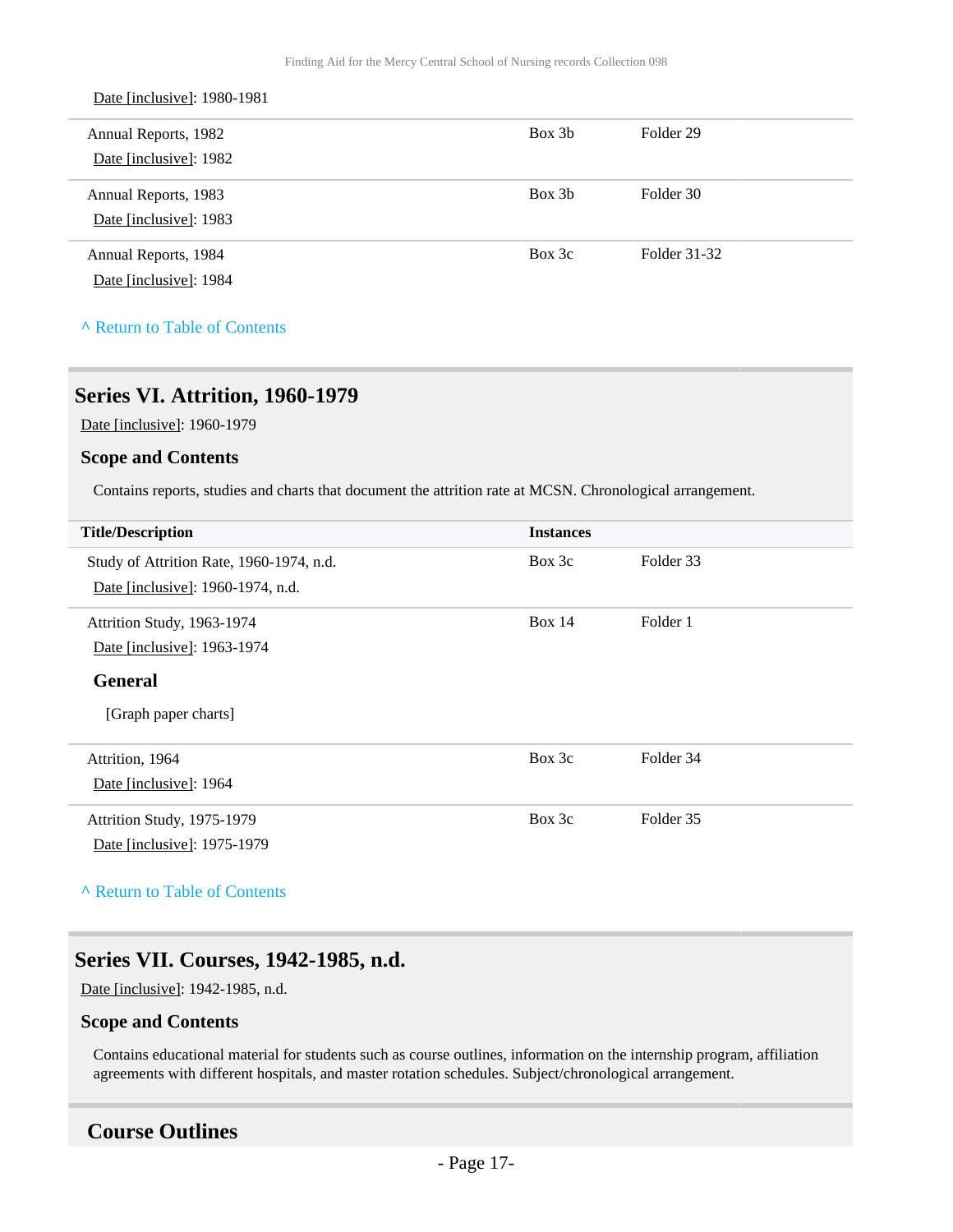| <b>Title/Description</b>                                      | <b>Instances</b> |           |
|---------------------------------------------------------------|------------------|-----------|
| Nursing IV, 1970                                              | Box 3c           | Folder 36 |
| Date [inclusive]: 1970                                        |                  |           |
| Nursing I, II, III, 1972-1973                                 | Box 3c           | Folder 37 |
| Date [inclusive]: 1972-1973                                   |                  |           |
| Personality Development, 1972-1978, n.d.                      | Box 3c           | Folder 38 |
| Date [inclusive]: 1972-1978, n.d.                             |                  |           |
| Medical-Surgical Nursing, 1973-1984, n.d.                     | Box 3c           | Folder 39 |
| Date [inclusive]: 1973-1984, n.d.                             |                  |           |
| Nursing of Adults, 1973-1984, n.d.                            | Box 3c           | Folder 40 |
| Date [inclusive]: 1973-1984, n.d.                             |                  |           |
| Nursing V, 1973                                               | Box 3c           | Folder 41 |
| Date [inclusive]: 1973                                        |                  |           |
| Nursing of Children, 1974-1983, n.d.                          | Box 3c           | Folder 42 |
| Date [inclusive]: 1974-1983, n.d.                             |                  |           |
| Trends in Nursing, 1974-1982, n.d.                            | Box 3c           | Folder 43 |
| Date [inclusive]: 1974-1982, n.d.                             |                  |           |
| Maternity Nursing, 1974-1984, n.d.                            | Box 3c           | Folder 44 |
| Date [inclusive]: 1974-1984, n.d.                             |                  |           |
| Nursing in Complex Problems, 1974-1984, n.d.                  | Box 3c           | Folder 45 |
| Date [inclusive]: 1974-1984, n.d.                             |                  |           |
| Nursing Leadership, 1974-1984, n.d.                           | Box 3c           | Folder 46 |
| Date [inclusive]: 1974-1984, n.d.                             |                  |           |
| Pharmacology, n.d.                                            | Box 3c           | Folder 47 |
| Date [inclusive]: n.d.                                        |                  |           |
| Nutrition, 1976-1978                                          | Box 3c           | Folder 48 |
| Date [inclusive]: 1976-1978                                   |                  |           |
| Psychiatric Nursing, 1972-1986, n.d.                          | Box 3c           | Folder 49 |
| Date [inclusive]: 1972-1986, n.d.                             |                  |           |
| Topical Outlines for National League for Nursing Report, 1978 | Box 3c           | Folder 50 |
| Date [inclusive]: 1978                                        |                  |           |
| Course Evaluation Summary, Nursing of Adults, 1980            | Box 3d           | Folder 51 |
| Date [inclusive]: 1980                                        |                  |           |
| Psychiatric Nursing, 1958-1971                                | Box 3d           | Folder 52 |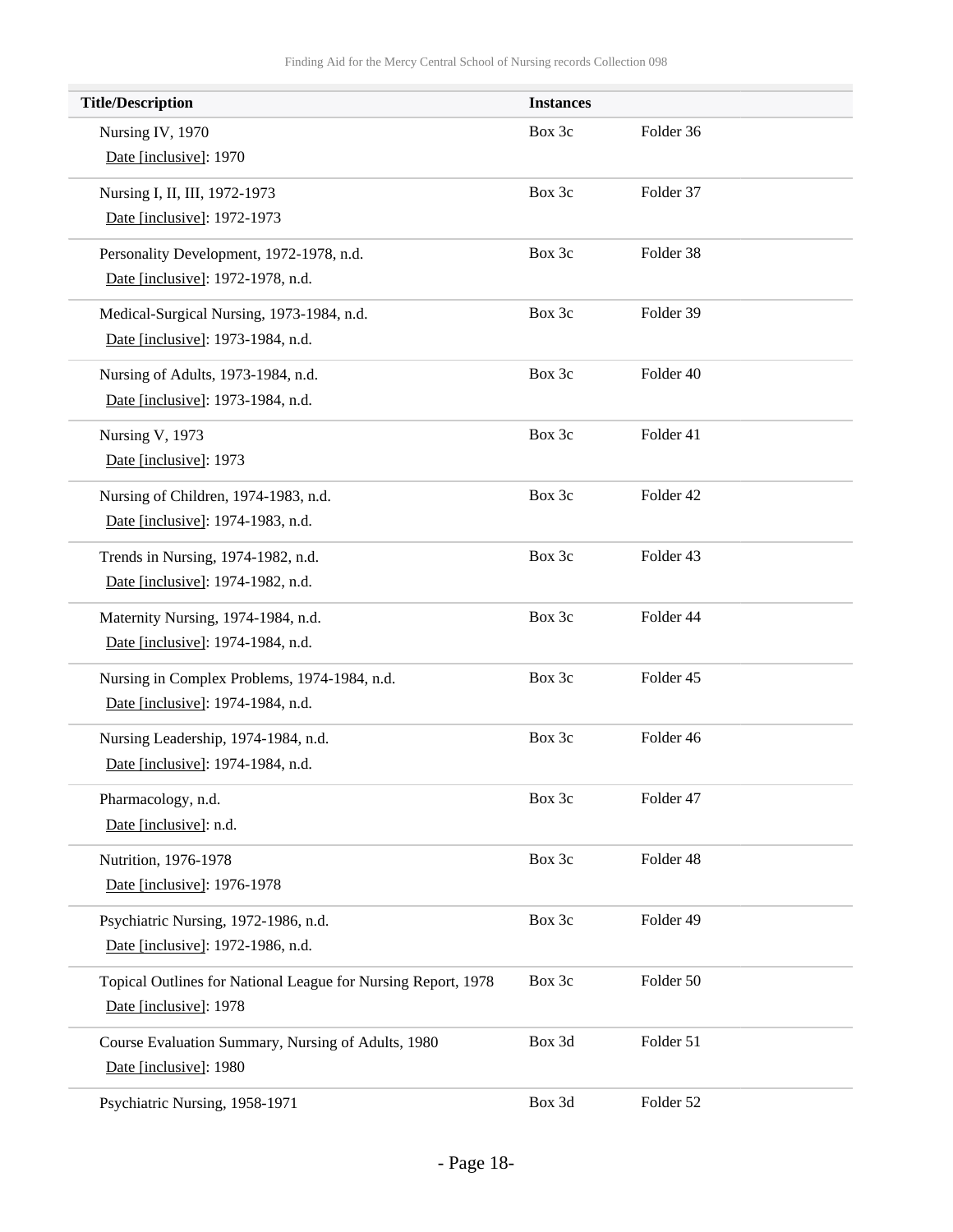<span id="page-18-1"></span><span id="page-18-0"></span>

| Date [inclusive]: 1958-1971                                                             |                  |                     |
|-----------------------------------------------------------------------------------------|------------------|---------------------|
| Psychiatric Nursing Study, 1959-1966<br>Date [inclusive]: 1959-1966                     | Box 3d           | Folder 53           |
| Psychiatric Nursing, 1960-1970, n.d.<br>Date [inclusive]: 1960-1970, n.d.               | Box 3d           | Folder 54           |
| Psychiatric Nursing, 1960-1970, pt. 2, n.d.<br>Date [inclusive]: 1960-1970, pt. 2, n.d. | Box 3d           | Folder 55           |
| <b>Psychiatric Nursing</b>                                                              |                  |                     |
| <b>Title/Description</b>                                                                | <b>Instances</b> |                     |
| 1961-1969                                                                               | Box 4            | Folder 1            |
| 1964-1971                                                                               | Box 4            | Folder <sub>2</sub> |
| Psychiatric Nursing, Staff Meetings, 1970-1972<br>Date [inclusive]: 1970-1972           | Box 4            | Folder <sub>3</sub> |
| Psychiatric Nursing, Course Evaluation, 1975-1976<br>Date [inclusive]: 1975-1976        | Box 5            | Folder 6            |
| <b>Affiliation Agreement</b>                                                            |                  |                     |
| <b>Title/Description</b>                                                                | <b>Instances</b> |                     |
| Herman Kiefer Hospital, 1942-1953<br>Date [inclusive]: 1942-1953                        | Box 4            | Folder 4            |
| Kalamazoo State Hospital, 1953-1945<br>Date [inclusive]: 1953-1945                      | Box 4            | Folder 5            |
| St. Francis Hospital School of Nursing, 1953<br>Date [inclusive]: 1953                  | Box 4            | Folder 6            |
| Wayne State University, 1954, 1960-1966<br>Date [inclusive]: 1954, 1960-1966            | Box 4            | Folder <sub>7</sub> |
| Northville State Hospital, 1955-1971<br>Date [inclusive]: 1955-1971                     | Box 4            | Folder 8            |
| Pontiac State Hospital, 1955-1960<br>Date [inclusive]: 1955-1960                        | Box 4            | Folder 9            |
| Saginaw County Hospital, 1962<br>Date [inclusive]: 1962                                 | Box 4            | Folder 10           |
| Practical Nursing Affiliation, 1955                                                     | Box 5            | Folder 3            |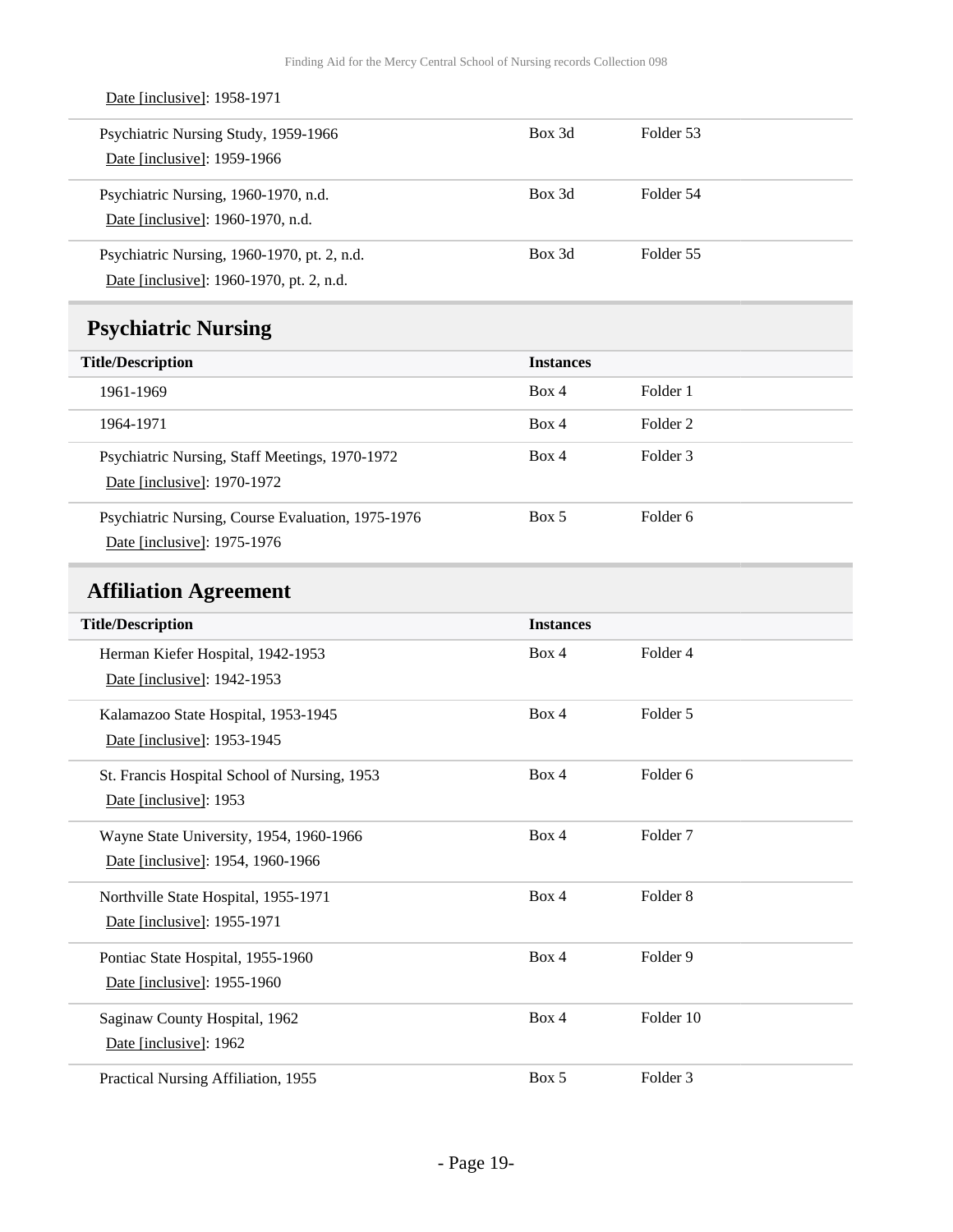<span id="page-19-0"></span>

| Date [inclusive]: 1955                                                                      |                  |                      |
|---------------------------------------------------------------------------------------------|------------------|----------------------|
| Sunshine Hospital, 1952-1963, n.d.                                                          | Box 5            | Folder 4             |
| Date [inclusive]: 1952-1963, n.d.                                                           |                  |                      |
| <b>Nurse Internship Program</b>                                                             |                  |                      |
| <b>Title/Description</b>                                                                    | <b>Instances</b> |                      |
| 1954-1962                                                                                   | Box 4            | Folder 11            |
| 1955                                                                                        | Box 4            | Folder 12            |
| 1955-1964                                                                                   | Box 4            | Folder 13            |
| 1955-1964                                                                                   | Box 5            | Folder 5             |
| Policies for the Nurse Intern Students, 1955-1964<br>Date [inclusive]: 1955-1964            | Box 4            | Folder 14            |
| Nursing Procedures Manual, 1944-1947 n.d.<br>Date [inclusive]: 1944-1947 n.d.               | Box 4            | Folder 15-17         |
| Nursing Care Manual, 1959<br>Date [inclusive]: 1959                                         | Box 4            | Folder 18            |
| Nursing of Tuberculosis in Children, 1945<br>Date [inclusive]: 1945                         | Box 4            | Folder 19            |
| Nursing Workshop, 1949<br>Date [inclusive]: 1949                                            | Box 4            | Folder <sub>20</sub> |
| Pre-Entrance testing, 1950-1953<br>Date [inclusive]: 1950-1953                              | Box 4            | Folder 21            |
| Philosophical Approach to Teaching, 1961<br>Date [inclusive]: 1961                          | Box 4            | Folder <sub>22</sub> |
| Clinical Laboratory Experience Report, 1963<br>Date [inclusive]: 1963                       | Box 4            | Folder <sub>23</sub> |
| Correspondence Nurses Training Act, 1964<br>Date [inclusive]: 1964                          | Box 4            | Folder 24            |
| Refresher Courses for Registered Nurses, 1966-1968 n.d.<br>Date [inclusive]: 1966-1968 n.d. | Box 4            | Folder 25            |
| Clinical Analysis of Information for Nursing Care, 1966<br>Date [inclusive]: 1966           | Box 5            | Folder <sub>7</sub>  |
| Nurses Training Act Report, 1968-1969<br>Date [inclusive]: 1968-1969                        | Box 4            | Folder 26            |
| Higher Education Committee, 1969                                                            | Box 4            | Folder 27            |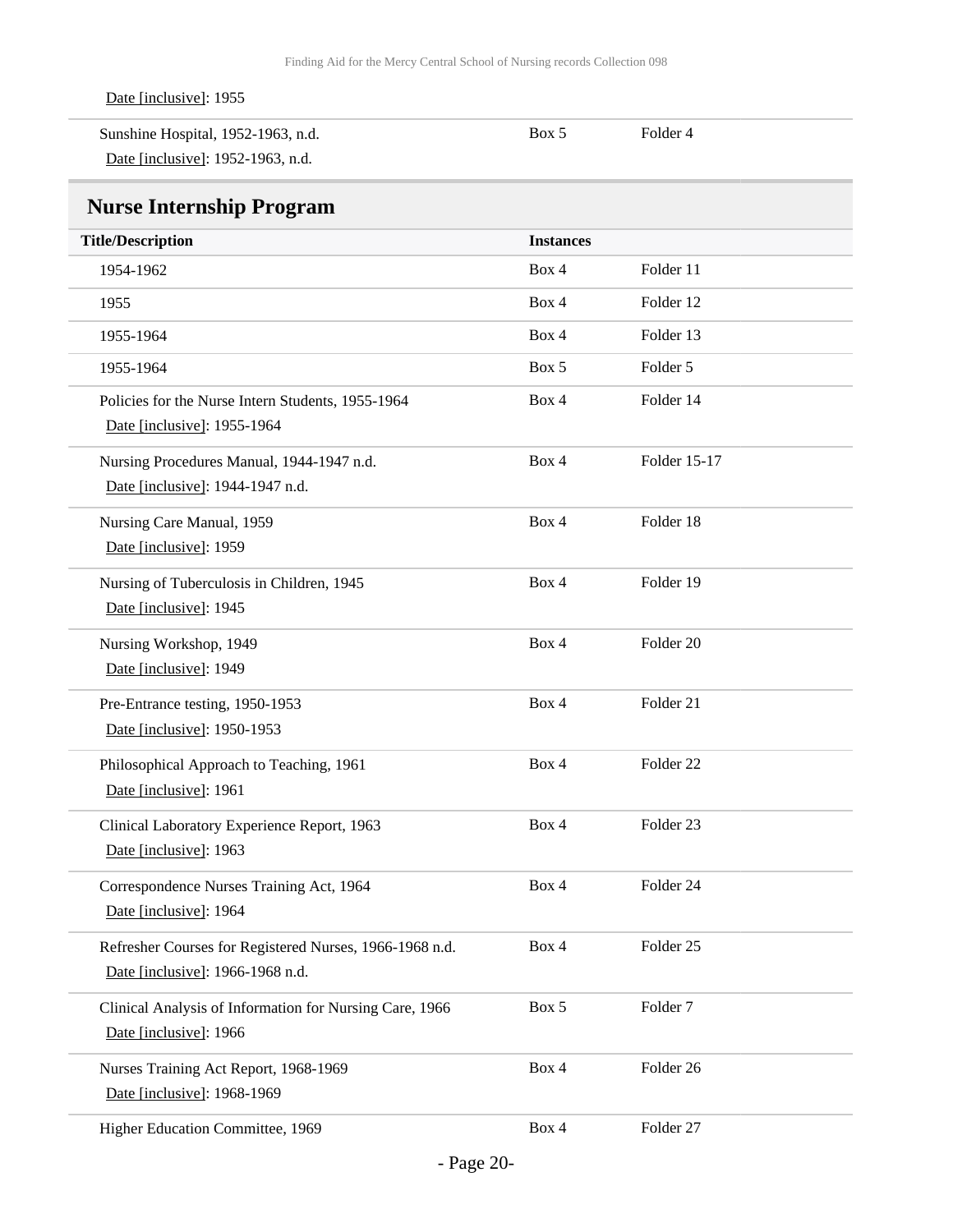<span id="page-20-0"></span>

| Box 4            | Folder <sub>28</sub> |  |
|------------------|----------------------|--|
|                  |                      |  |
| Box 4            | Folder 29            |  |
|                  |                      |  |
| Box 4            | Folder 30            |  |
|                  |                      |  |
| Box 4            | Folder 31            |  |
|                  |                      |  |
| Box 4            | Folder 32            |  |
|                  |                      |  |
| Box 4            | Folder 33            |  |
|                  |                      |  |
|                  |                      |  |
|                  |                      |  |
| <b>Instances</b> |                      |  |
| <b>Box 14</b>    | Folder <sub>2</sub>  |  |
|                  |                      |  |
| <b>Box 14</b>    | Folder <sub>3</sub>  |  |
|                  |                      |  |
| <b>Box 14</b>    | Folder 4             |  |
|                  |                      |  |
| <b>Box 14</b>    | Folder 5             |  |
|                  |                      |  |
| <b>Box 14</b>    | Folder <sub>6</sub>  |  |
|                  |                      |  |
| <b>Box 14</b>    | Folder <sub>7</sub>  |  |
|                  |                      |  |

#### Date [inclusive]: 1969

**^** [Return to Table of Contents](#page-1-0)

## <span id="page-20-1"></span>**Series VIII. Student Life, 1901-1986 n.d.**

Date [inclusive]: 1901-1986 n.d.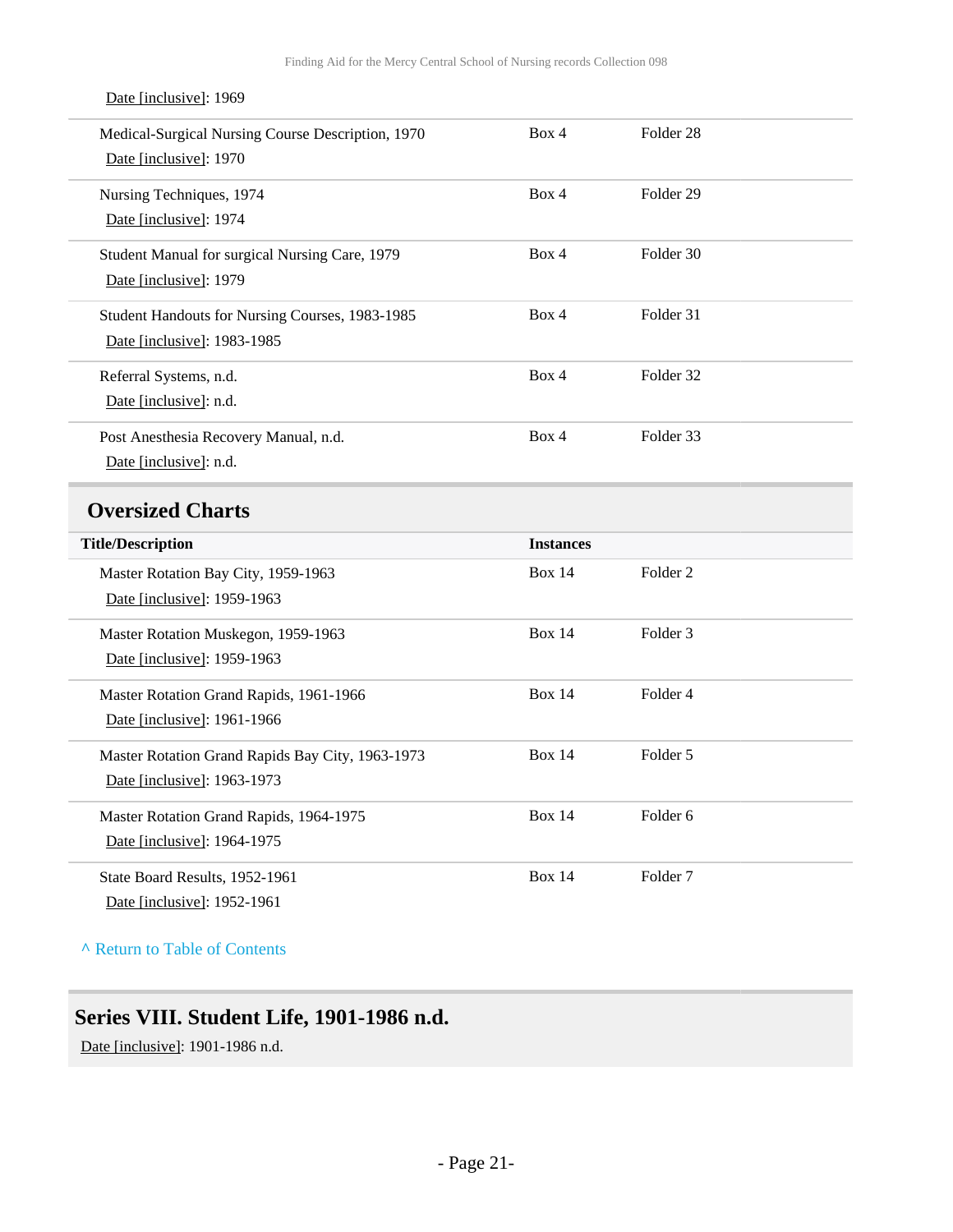### **Scope and Contents**

This series contains student handbooks, yearbooks, composites, publications, pamphlets, student policies and scrapbooks. These items document the student's life at MCSN. Subject/chronological arrangement.

<span id="page-21-0"></span>

| <b>Title/Description</b>                              | <b>Instances</b> |                     |
|-------------------------------------------------------|------------------|---------------------|
| Student Handbooks, 1953, 1966-75, 1973, 1985-1986     | Box 4            | Folder 34-37        |
| Date [inclusive]: 1953, 1966-75, 1973, 1985-1986      |                  |                     |
| Student Handbooks, 1970-71, 1973-86                   | Box 11           | Folder Vol          |
| Date [inclusive]: 1970-71, 1973-86                    |                  | $1 - 14$            |
| <b>Student Handbooks</b>                              |                  |                     |
| <b>Title/Description</b>                              | <b>Instances</b> |                     |
| 1945                                                  | Box 12.5         | Folder 5            |
| [1949?] 1956 1963 1964/1965                           | Box 12.5         | Folder <sub>6</sub> |
| 1960-1962                                             | Box 12.5         | Folder <sub>7</sub> |
| List of Graduates, 1901-65                            | Box 4            | Folder 38           |
| Date [inclusive]: 1901-65                             |                  |                     |
| Class Prophecy, 1915                                  | Box 4            | Folder 39           |
| Date [inclusive]: 1915                                |                  |                     |
| Commencement Programs, 1933, 1937, 1961               | Box 4            | Folder 40           |
| Date [inclusive]: 1933, 1937, 1961                    |                  |                     |
| Diploma, 1937                                         | Box 4            | Folder 41           |
| Date [inclusive]: 1937                                |                  |                     |
| Honors and Awards, 1944-68                            | Box 4            | Folder 42           |
| Date [inclusive]: 1944-68                             |                  |                     |
| Awards for "Voice of Mercy" Publication, 1946-64      | Box 4            | Folder 43           |
| Date [inclusive]: 1946-64                             |                  |                     |
| Student Policies, 1953-59                             | Box 4            | Folder 44           |
| Date [inclusive]: 1953-59                             |                  |                     |
| Experience Record, 1954                               | Box 4            | Folder 45           |
| Date [inclusive]: 1954                                |                  |                     |
| Part Time Work Plan for Student Nurses, 1956-66, n.d. | Box 4            | Folder 46           |
| Date [inclusive]: 1956-66, n.d.                       |                  |                     |
| Xavier Hall, 1958-81, n.d.                            | Box 4            | Folder 47           |
| Date [inclusive]: 1958-81, n.d.                       |                  |                     |
| Student Insurance, 1960-63                            | Box 4            | Folder 48           |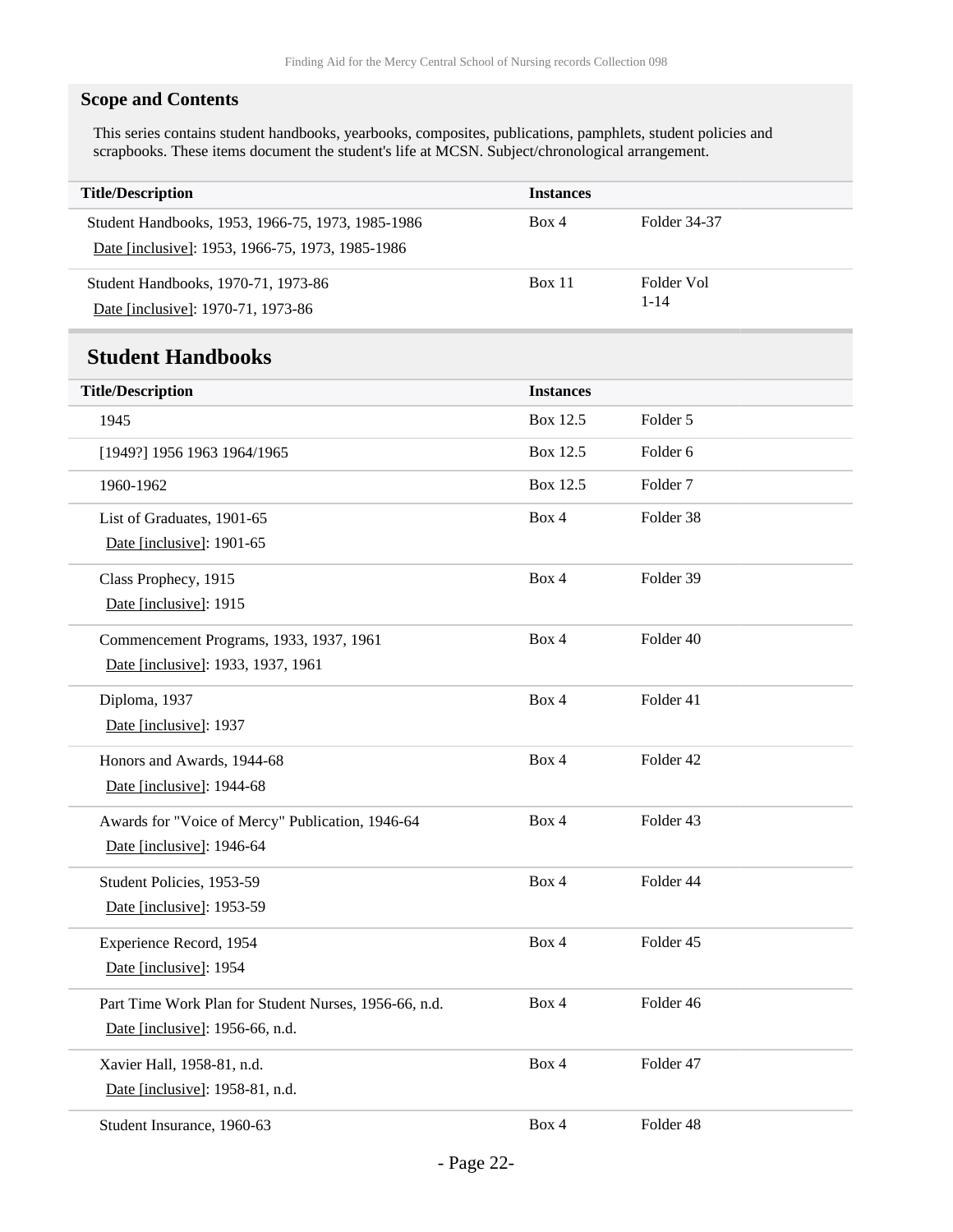| Student Council Organization, 1962-66<br>Date [inclusive]: 1962-66        | Box 4            | Folder 49 |  |
|---------------------------------------------------------------------------|------------------|-----------|--|
| Young Christian Nurse Organization, 1965-67<br>Date [inclusive]: 1965-67  | Box 4            | Folder 50 |  |
| Student Housing, 1965-66<br>Date [inclusive]: 1965-66                     | Box 4            | Folder 51 |  |
| Admission Committee Policies for Students, 1967<br>Date [inclusive]: 1967 | Box 4            | Folder 52 |  |
| Class of 1958 Reunion, 1968<br>Date [inclusive]: 1968                     | Box 4            | Folder 53 |  |
| Grievance Procedure, 1975<br>Date [inclusive]: 1975                       | Box 4            | Folder 54 |  |
| Honor Student Selection, 1977<br>Date [inclusive]: 1977                   | Box 4            | Folder 55 |  |
| Student's Rights, 1979<br>Date [inclusive]: 1979                          | Box 4            | Folder 56 |  |
| Graduate Survey, 1983-84<br>Date [inclusive]: 1983-84                     | Box 4            | Folder 57 |  |
| <b>School Yearbooks</b>                                                   |                  |           |  |
| Bay City, "The Mercium"                                                   |                  |           |  |
| <b>Title/Description</b>                                                  | <b>Instances</b> |           |  |
| 1927 (00.[5511].1)                                                        | Box 6            | Folder x  |  |
| <b>Grand Rapids, "Elm Twigs"</b>                                          |                  |           |  |
| <b>Title/Description</b>                                                  | <b>Instances</b> |           |  |
| 1925                                                                      | Box 6            | Folder x  |  |
| 1926                                                                      | Box 6            | Folder x  |  |
| 1927                                                                      | Box 6            | Folder x  |  |
| 1928                                                                      | Box 6            | Folder x  |  |
| 1929                                                                      | Box 6            | Folder x  |  |

#### Date [inclusive]: 1960-63

<span id="page-22-0"></span>1931 **Box 6** Folder x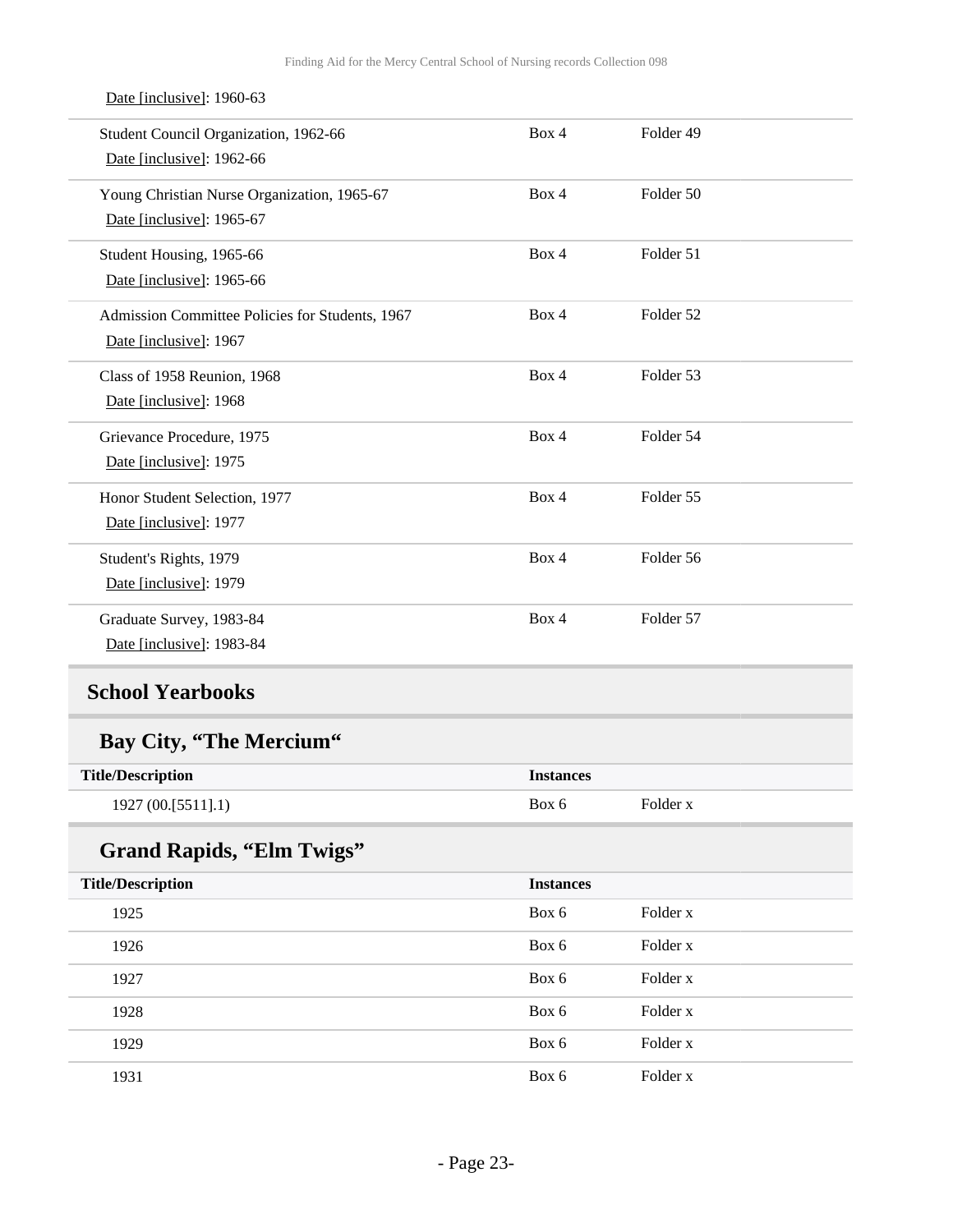#### **General**

See some duplicate from a separate accession 2009.057 in archives backlog.

| <b>Title/Description</b>                                                                                                                        | <b>Instances</b> |                     |
|-------------------------------------------------------------------------------------------------------------------------------------------------|------------------|---------------------|
| 1976                                                                                                                                            | Box 6            | Folder x            |
| "Voice of Mercy"                                                                                                                                |                  |                     |
| <b>Title/Description</b>                                                                                                                        | <b>Instances</b> |                     |
| 1977                                                                                                                                            | Box 7            | Folder 1            |
| 1978                                                                                                                                            | Box 7            | Folder 1            |
| 1979                                                                                                                                            | Box 7            | Folder 1            |
| 1980                                                                                                                                            | Box 7            | Folder 1            |
| 1981                                                                                                                                            | Box 7            | Folder x            |
| 1982                                                                                                                                            | Box 7            | Folder <sub>x</sub> |
| 1983                                                                                                                                            | Box 7            | Folder x            |
| 1984                                                                                                                                            | Box 7            | Folder <sub>x</sub> |
| 1985                                                                                                                                            | Box 7            | Folder x            |
| <b>Muskegon, "The Nightingalean"</b>                                                                                                            |                  |                     |
| <b>Title/Description</b>                                                                                                                        | <b>Instances</b> |                     |
| 1927 (00.[3921].1)                                                                                                                              | Box 6            | Folder x            |
| <b>Periodicals</b>                                                                                                                              |                  |                     |
| <b>Title/Description</b>                                                                                                                        | <b>Instances</b> |                     |
| "Voice of Mercy", 1944-1958                                                                                                                     | Box 5            | Folder 9            |
| Date [inclusive]: 1944-1958                                                                                                                     |                  |                     |
| <b>General</b>                                                                                                                                  |                  |                     |
| Beginning around 1960, an issue each year includes the<br>portrait photos for the graduating nursing class, except<br>some years where missing. |                  |                     |

#### <span id="page-23-0"></span>**Title/Description Instances**

v 19 no 1-4, Nov 1958-June 1959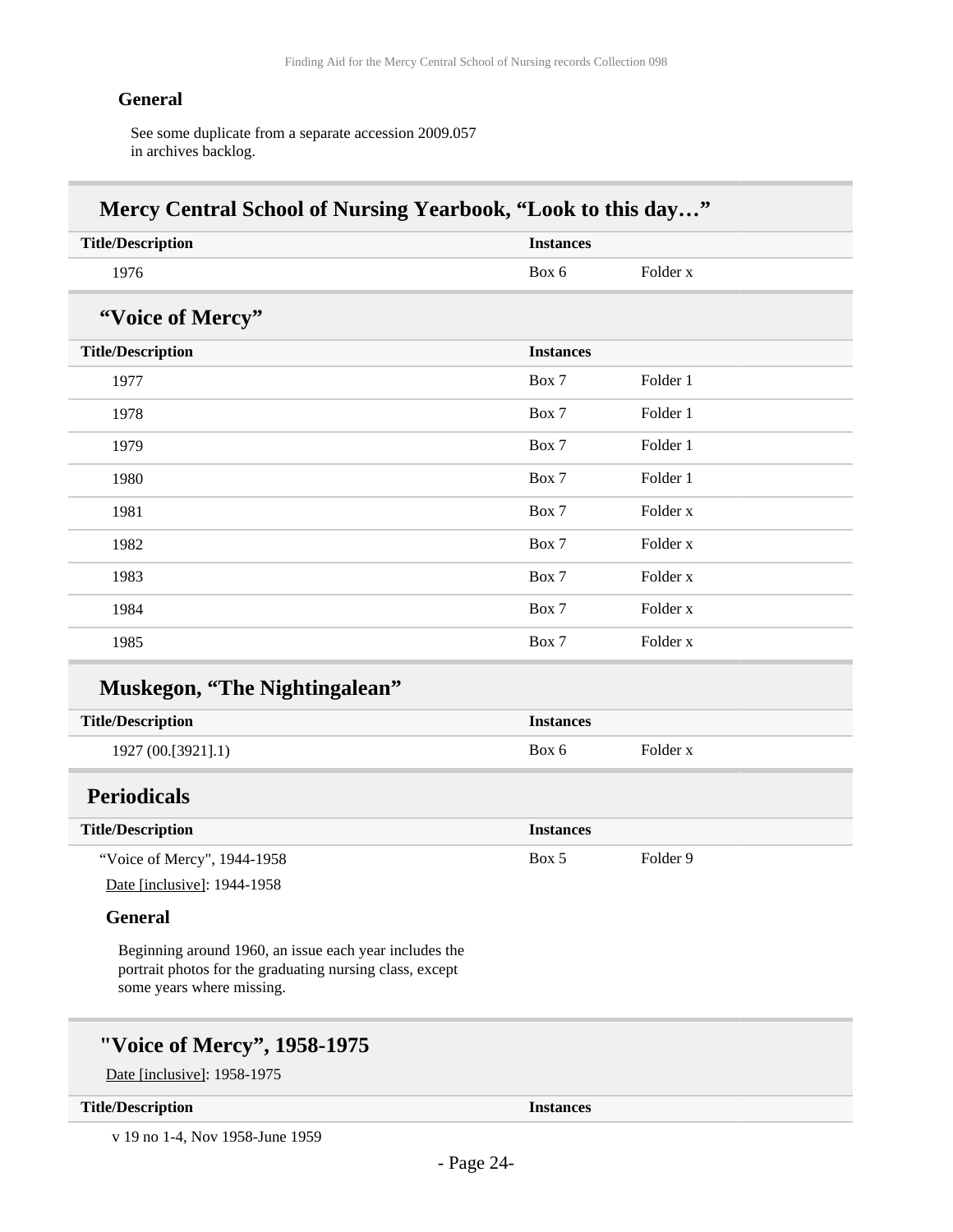| Date [inclusive]: Nov 1958-June 1959     | <b>Box 10</b> |
|------------------------------------------|---------------|
| Memorial Edition, 1959                   | <b>Box 10</b> |
| Date [inclusive]: 1959                   |               |
| v 20 nos 1-4, Nov 1959-June 1960         | <b>Box 10</b> |
| Date [inclusive]: Nov 1959-June 1960     |               |
| v 21 nos 1-4, Oct/Nov 1960-June 1961     | <b>Box 10</b> |
| Date [inclusive]: Oct/Nov 1960-June 1961 |               |
| v 22 nos 1-4, Sept 1961-June 1962        | Box 10        |
| Date [inclusive]: Sept 1961-June 1962    |               |
| v 23 nos 1-2, Dec 1962-May 1963          | <b>Box 10</b> |
| Date [inclusive]: Dec 1962-May 1963      |               |
| v 24 nos 1-2, Dec 1963-June 1964         | <b>Box 10</b> |
| Date [inclusive]: Dec 1963-June 1964     |               |
| v 25 no 1, 1964-12-01                    | <b>Box 10</b> |
| Date [inclusive]: 1964-12-01             |               |
| v 26 no 1, 1965-12-01                    | <b>Box 10</b> |
| Date [inclusive]: 1965-12-01             |               |
| v 27 no 1, 1966-12-01                    | <b>Box 10</b> |
| Date [inclusive]: 1966-12-01             |               |
| v 28 no 1, 1967-12-01                    | <b>Box 10</b> |
| Date [inclusive]: 1967-12-01             |               |
| v 29 no 1, 1968-12-01                    | <b>Box 10</b> |
| Date [inclusive]: 1968-12-01             |               |
| v 30 no 1, 1969-12-01                    | Box 10        |
| Date [inclusive]: 1969-12-01             |               |
| v 31 no 1, 1970-07-01                    | Box 10        |
| Date [inclusive]: 1970-07-01             |               |
| v 32 no 1, 1971-07-01                    | Box 10        |
| Date [inclusive]: 1971-07-01             |               |
| v 33 no 1, 1972-07-01                    | Box 10        |
| Date [inclusive]: 1972-07-01             |               |
| v 34 no 1, 1973-07-01                    | Box 10        |
| Date [inclusive]: 1973-07-01             |               |
| v 35 no 1, 1974-08-01                    | Box 10        |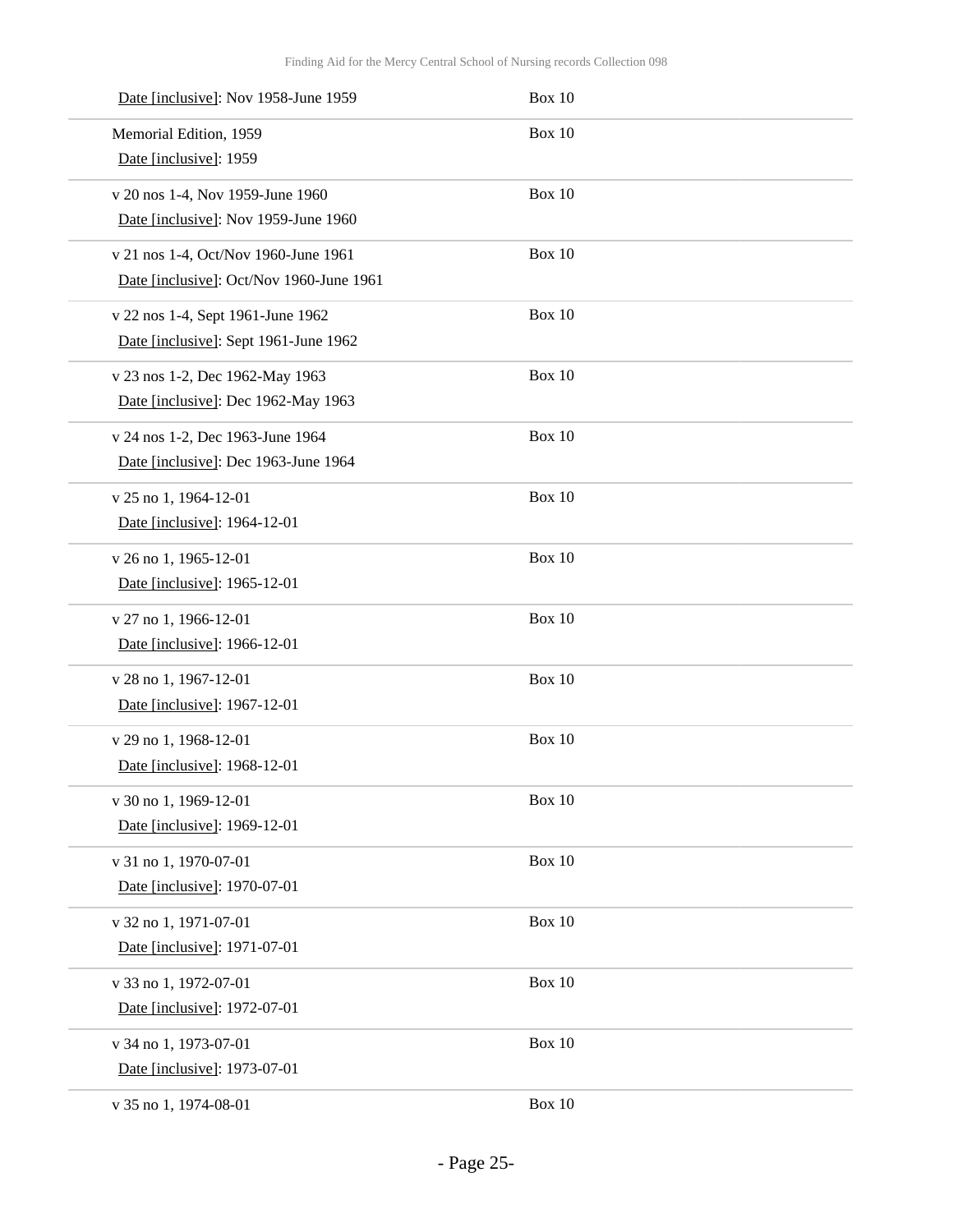|  |  | Date [inclusive]: 1974-08-01 |
|--|--|------------------------------|
|--|--|------------------------------|

| v 36 no 1, 1975-08-01        | Box 10 |
|------------------------------|--------|
| Date [inclusive]: 1975-08-01 |        |

## <span id="page-25-0"></span>**Scrapbooks**

| <b>Title/Description</b>                                                                                                                                           | <b>Instances</b> |                     |
|--------------------------------------------------------------------------------------------------------------------------------------------------------------------|------------------|---------------------|
| Scrapbooks, 1928-33, 1964-85                                                                                                                                       | Box 8            | Folder Vol          |
| Date [inclusive]: 1928-33, 1964-85                                                                                                                                 |                  | $1 - 2$             |
| Scrapbooks, 1949-53, 1955-56                                                                                                                                       | Box 9            | Folder Vol          |
| Date [inclusive]: 1949-53, 1955-56                                                                                                                                 |                  | $1 - 2$             |
| 50th Anniversary, Muskegon, 1904-1954                                                                                                                              | Box 12           | Folder 1            |
| Date [inclusive]: 1904-1954                                                                                                                                        |                  |                     |
| Professional Standing Orders / Blodgett Memorial Hospital,<br>Butterworth Hospital, St. Mary's Hospital, 1923                                                      | Box 12           | Folder <sub>2</sub> |
| Date [inclusive]: 1923                                                                                                                                             |                  |                     |
| Nursing Procedure Manual / St. Mary's College of Nursing, St.<br>Mary's & Mercy Group Hospitals ; Prepared by the Sisters of<br>Mercy, 1938                        | Box 12           | Folder <sub>3</sub> |
| Date [inclusive]: 1938                                                                                                                                             |                  |                     |
| 50th Anniversary, St. Mary's Hospital Training School for<br>Nurses, Mercy Central School of Nursing, Grand Rapids,<br>Michigan, 1898-1948                         | Box 12           | Folder 4            |
| Date [inclusive]: 1898-1948                                                                                                                                        |                  |                     |
| c. 1                                                                                                                                                               | Box 12           | folder 4            |
| c. $2(00.[3366].1)$                                                                                                                                                | Box 12           | folder 4            |
| Golden Jubilee of St. Mary's Hospital and Mercy Central School<br>of Nursing, 1898-1948                                                                            | <b>Box 12</b>    | Folder 5            |
| Date [inclusive]: 1898-1948                                                                                                                                        |                  |                     |
| Why a Cap?: a short history of nursing caps from some schools<br>organized prior to 1891 / presented to the nursing profession by<br>J.B. Lippincott Company, 1940 | Box 12           | Folder 6            |
| Date [inclusive]: 1940                                                                                                                                             |                  |                     |
| Saint Mary's Hospital : Progress Report to the Community, 1961<br>Date [inclusive]: 1961                                                                           | Box 12           | Folder <sub>7</sub> |
| Homecoming. Mercy Central School of Nursing. Alumnae<br>Homecoming, June 8, 9, 10, 1962                                                                            | Box 12           | Folder 8            |
| Date [inclusive]: June 8, 9, 10, 1962                                                                                                                              |                  |                     |
| Statements of Philosophy, Mission, Goals and Environmental<br>Factors/Sisters of Mercy Health Corporation, July/Aug. 1977                                          | Box 12           | Folder 9            |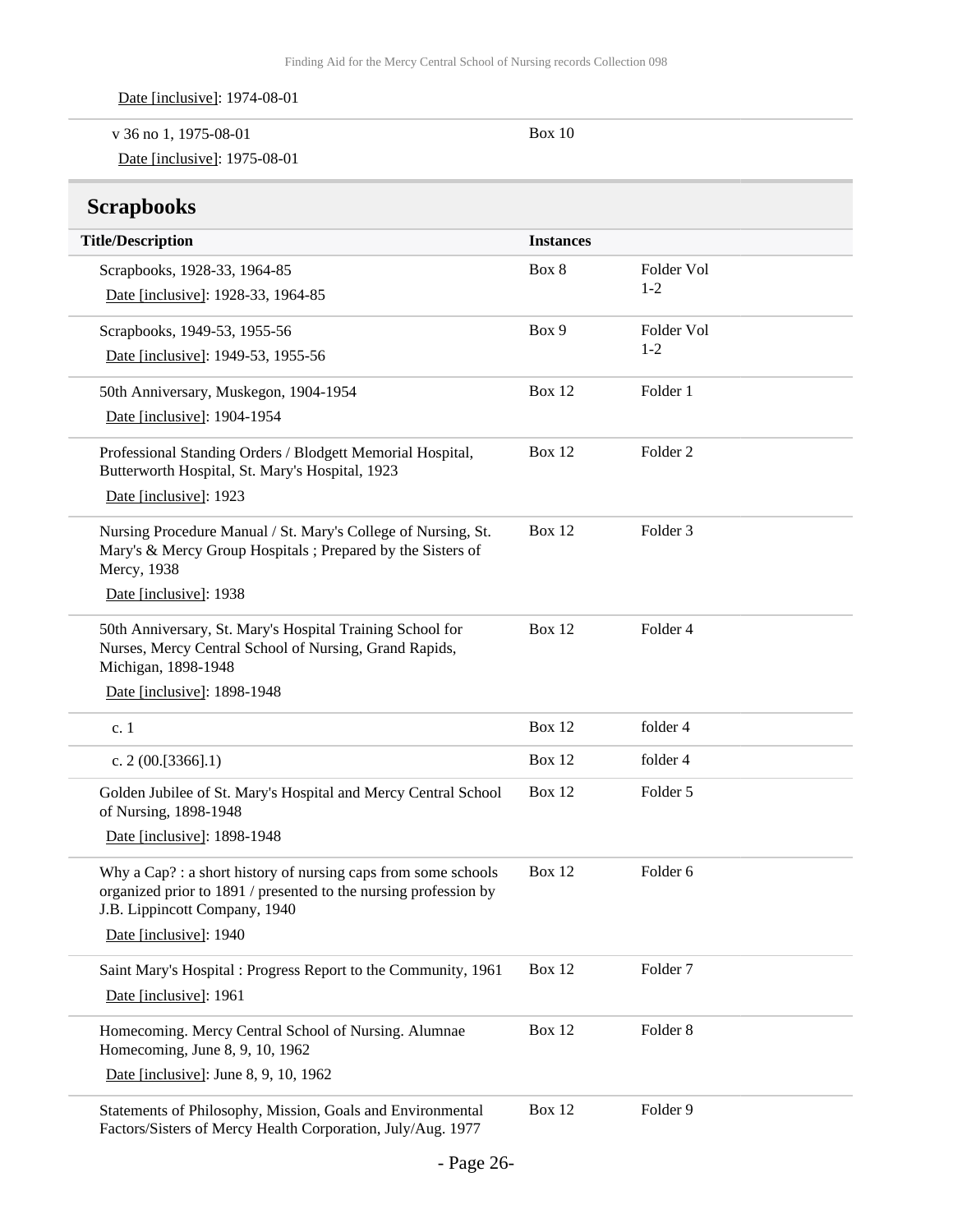<span id="page-26-0"></span>

| Date [inclusive]: July/Aug. 1977                                       |                  |           |
|------------------------------------------------------------------------|------------------|-----------|
| The Bells of St. Mary's [Periodical], v. 9, no. 5, March/April<br>1978 | Box $12$         | Folder 10 |
| Date [inclusive]: March/April 1978                                     |                  |           |
| "Spectrum", 1986                                                       | <b>Box 12</b>    | Folder 11 |
| Date [inclusive]: 1986                                                 |                  |           |
| The Open Door to Professional Opportunity, ca. 1940s                   | <b>Box 12</b>    | Folder 12 |
| Date [inclusive]: ca. 1940s                                            |                  |           |
|                                                                        |                  |           |
| <b>Experience Records</b>                                              |                  |           |
| <b>Title/Description</b>                                               | <b>Instances</b> |           |
| n.d.                                                                   | <b>Box 12</b>    | Folder 13 |
| 1943                                                                   | <b>Box 12</b>    | Folder 14 |
| 1946                                                                   | <b>Box 12</b>    | Folder 15 |
| St. Mary's Hospital Annual Report, 1917, 1922                          | <b>Box 12</b>    | Folder 16 |
| Date [inclusive]: 1917, 1922                                           |                  |           |
| <b>General</b>                                                         |                  |           |

See also Coll. 274. Annual Reports Collection

## <span id="page-26-1"></span>**Catalog**

### **Scope and Contents**

Includes academic information on classes, names of instructors, calendar. See also the separate Student Handbook.

| 1940s                    |                  |           |
|--------------------------|------------------|-----------|
| <b>Title/Description</b> | <b>Instances</b> |           |
| 1940/1941                | Box 12           | Folder 17 |
| 1942/1943                | Box $12$         | Folder 17 |
| 1943/1944                | Box $12$         | Folder 17 |
| 1950s                    |                  |           |
| <b>Title/Description</b> | <b>Instances</b> |           |
| 1950-1952                | <b>Box 12</b>    | folder 18 |
| 1954-1956                | <b>Box 12</b>    | folder 18 |
| 1956-1958                | <b>Box 12</b>    | folder 18 |
| 1984-1986                | <b>Box 12</b>    | Folder 18 |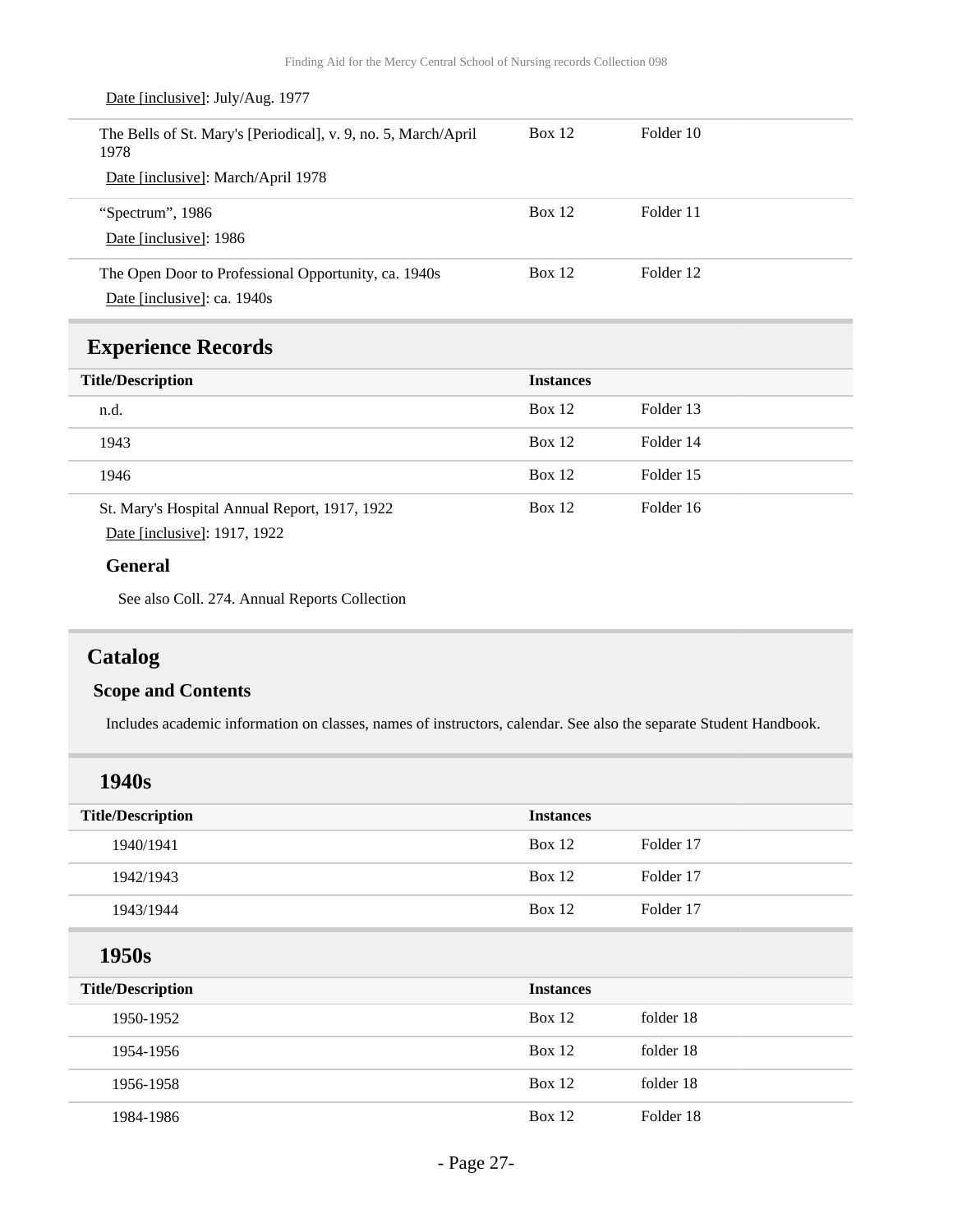## <span id="page-27-0"></span>**Pamphlets/Catalogs, [1935]-84**

Date [inclusive]: [1935]-84

## **1930s to 1950s**

| <b>Title/Description</b> | <b>Instances</b> |                     |
|--------------------------|------------------|---------------------|
| 1 sheet, n.d.            | Box 12.5         | Folder 1            |
| Date [inclusive]: n.d.   |                  |                     |
| Before 1935              | Box 12.5         | Folder 1            |
| 1948                     | Box 12.5         | Folder 1            |
| 1950-1952                | Box 12.5         | Folder 1            |
| 1953-1955                | Box 12.5         | Folder 1            |
| 1953 "Internship"        | Box 12.5         | Folder 1            |
| 1957                     | Box 12.5         | Folder 1            |
| 1960s                    |                  |                     |
| <b>Title/Description</b> | <b>Instances</b> |                     |
| 1960-1962                | Box 12.5         | Folder <sub>2</sub> |
| 1963-1964                | Box 12.5         | Folder <sub>2</sub> |
| 1964-1966                | Box 12.5         | Folder <sub>2</sub> |
| 1965-1967                | Box 12.5         | Folder <sub>2</sub> |
| 1968                     | Box 12.5         | Folder <sub>2</sub> |
| 1970s                    |                  |                     |
| <b>Title/Description</b> | <b>Instances</b> |                     |
| 1970-1972                | Box 12.5         | Folder 3            |
| 1972-1974                | Box 12.5         | Folder 3            |
| 1973-1975                | Box 12.5         | Folder <sub>3</sub> |
| 1974-1979                | Box 12.5         | Folder 3            |
| 1977                     | Box 12.5         | Folder 3            |
| 1978                     | Box 12.5         | Folder 3            |
| 1980s                    |                  |                     |
| <b>Title/Description</b> | <b>Instances</b> |                     |
| 1979-1984                | Box 12.5         | Folder 4            |
| 1982-1984                |                  |                     |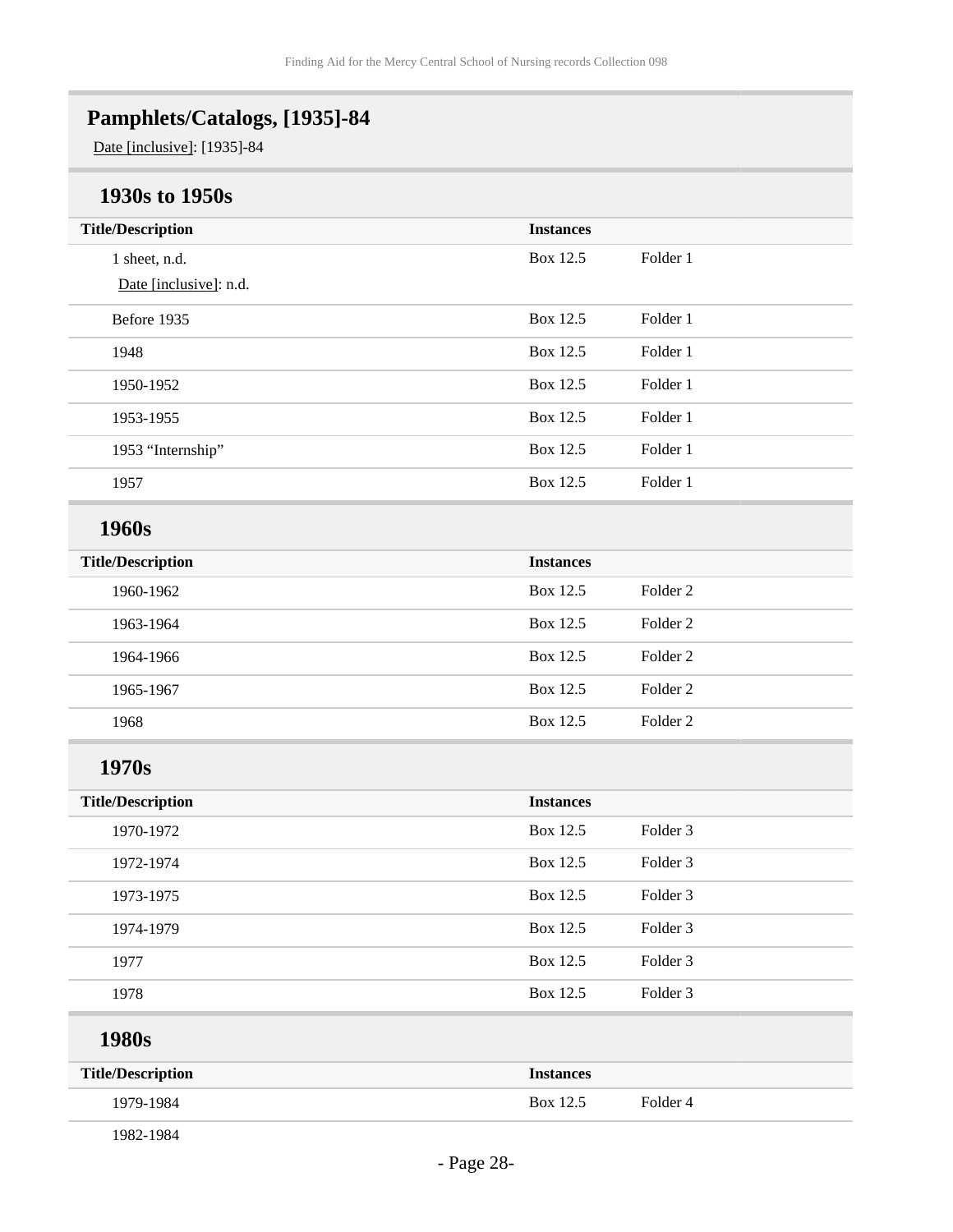Box 12.5 Folder 4

#### **^** [Return to Table of Contents](#page-1-0)

### <span id="page-28-0"></span>**Series IX. History, 1898-1967, n.d.**

Date [inclusive]: 1898-1967, n.d.

#### **Scope and Contents**

Contains historical information on the development of MCSN. Chronological arrangement.

| <b>Title/Description</b>                                                                               | <b>Instances</b> |              |
|--------------------------------------------------------------------------------------------------------|------------------|--------------|
| History of Mercy Central School of Nursing (MCSN), 1898-52,<br>n.d.<br>Date [inclusive]: 1898-52, n.d. | Box 4            | Folder 58-59 |
| History of St Mary's Hospital, 1967<br>Date [inclusive]: 1967                                          | Box 4            | Folder 60    |

#### **^** [Return to Table of Contents](#page-1-0)

### <span id="page-28-1"></span>**Series X. Board of Directors, 1960-1979, n.d.**

Date [inclusive]: 1960-1979, n.d.

#### **Scope and Contents**

Contains minutes, handbook and by-laws of the Board of Directors of MCSN. Chronological arrangement.

| <b>Title/Description</b>                                                      | <b>Instances</b> |                      |
|-------------------------------------------------------------------------------|------------------|----------------------|
| Board of Directors Minutes, 1960<br>Date [inclusive]: 1960                    | Box 4            | Folder <sub>61</sub> |
| Board of Directors Handbook, 1972-79, n.d.<br>Date [inclusive]: 1972-79, n.d. | Box 4            | Folder <sub>62</sub> |
| By-Laws MCSN, n.d.<br>Date [inclusive]: n.d.                                  | Box 4            | Folder <sub>63</sub> |
| <b>By-Laws</b> , 1972<br>Date [inclusive]: 1972                               | Box 4            | Folder <sub>64</sub> |

#### **^** [Return to Table of Contents](#page-1-0)

## <span id="page-28-2"></span>**Series XI. Photographs, 1915-1962, n.d.**

Date [inclusive]: 1915-1962, n.d.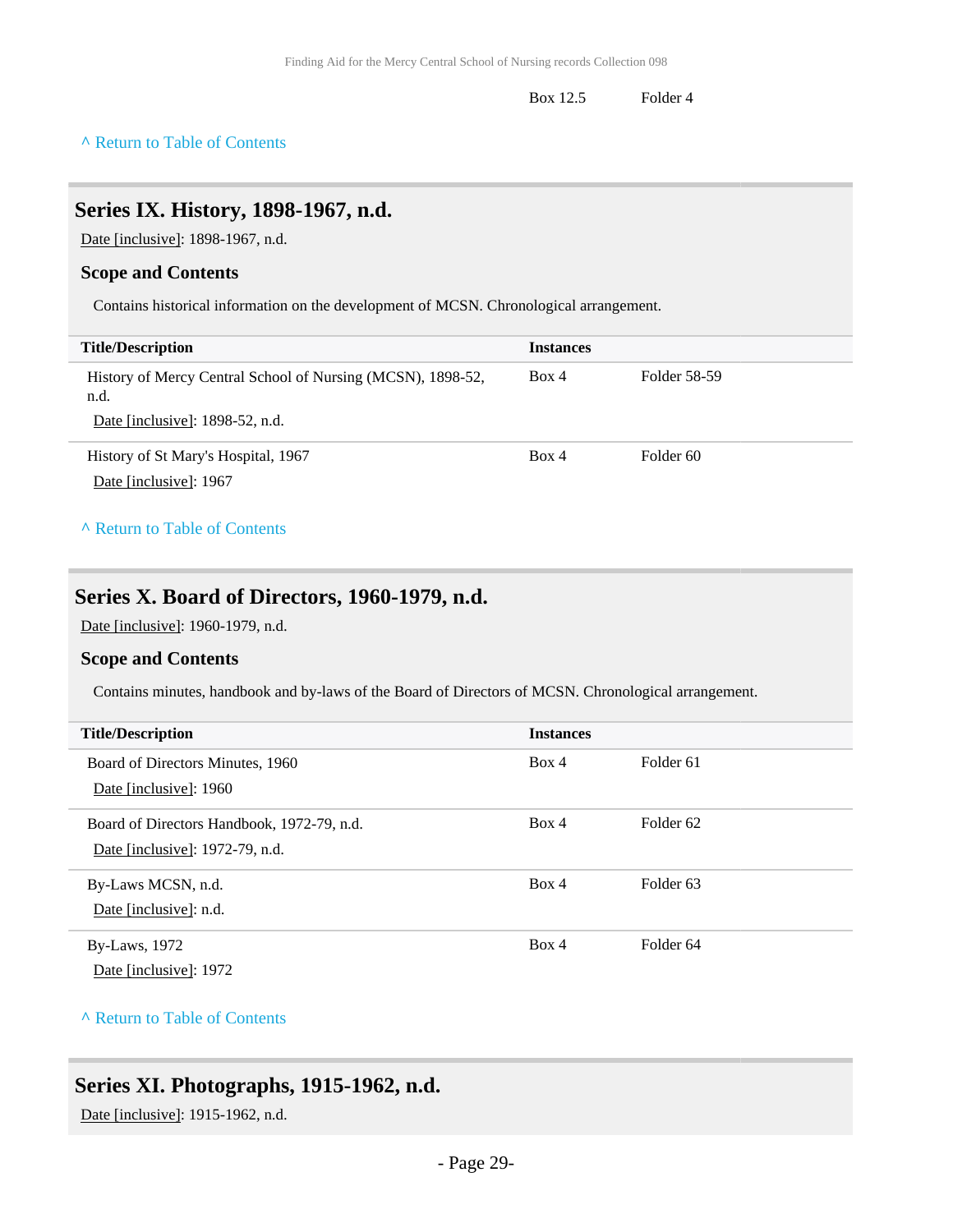### **Scope and Contents**

This series contains photos of Xavier Hall, people, group pictures, and a folder from Bay City. Alphabetical arrangement.

| <b>Title/Description</b>                             | <b>Instances</b> |                     |
|------------------------------------------------------|------------------|---------------------|
| Bay City, 1958, n.d.                                 | <b>Box 15</b>    | Folder 1            |
| Date [inclusive]: 1958, n.d.                         |                  |                     |
| Bay City, 1951-62, n.d.                              | <b>Box 15</b>    | Folder <sub>2</sub> |
| Date [inclusive]: 1951-62, n.d.                      |                  |                     |
| The Bubble (Birtherize), M. Malone Lancaster, c 1960 | <b>Box 15</b>    | Folder <sub>3</sub> |
| Date [inclusive]: c 1960                             |                  |                     |
| Chapel, n.d.                                         | <b>Box 15</b>    | Folder 4            |
| Date [inclusive]: n.d.                               |                  |                     |
| Commencement, 1978                                   | <b>Box 15</b>    | Folder 5            |
| Date [inclusive]: 1978                               |                  |                     |
| Group Photos Identified, 1915-1916, n.d.             | <b>Box 15</b>    | Folder 6            |
| Date [inclusive]: 1915-1916, n.d.                    |                  |                     |
| Group Photos Unidentified, n.d.                      | <b>Box 15</b>    | Folder <sub>7</sub> |
| Date [inclusive]: n.d.                               |                  |                     |
| Hospital Interiors, n.d.                             | <b>Box 15</b>    | Folder <sub>8</sub> |
| Date [inclusive]: n.d.                               |                  |                     |
| Interior Central Station, n.d.                       | <b>Box 15</b>    | Folder 9            |
| Date [inclusive]: n.d.                               |                  |                     |
| Interior Lab, 1949                                   | <b>Box 15</b>    | Folder 10           |
| Date [inclusive]: 1949                               |                  |                     |
| Iron Lung, c1950                                     | <b>Box 15</b>    | Folder 11           |
| Date [inclusive]: c1950                              |                  |                     |
| Kitchen, n.d.                                        | <b>Box 15</b>    | Folder 12           |
| Date [inclusive]: n.d.                               |                  |                     |
| Nurses Home, n.d.                                    | <b>Box 15</b>    | Folder 13-14        |
| Date [inclusive]: n.d.                               |                  |                     |
| Operating Room, n.d.                                 | <b>Box 15</b>    | Folder 15           |
| Date [inclusive]: n.d.                               |                  |                     |
| People. Unidentified, n.d.                           | <b>Box 15</b>    | Folder 16           |
| Date [inclusive]: n.d.                               |                  |                     |
|                                                      |                  |                     |

People. [Gertrude Nathe]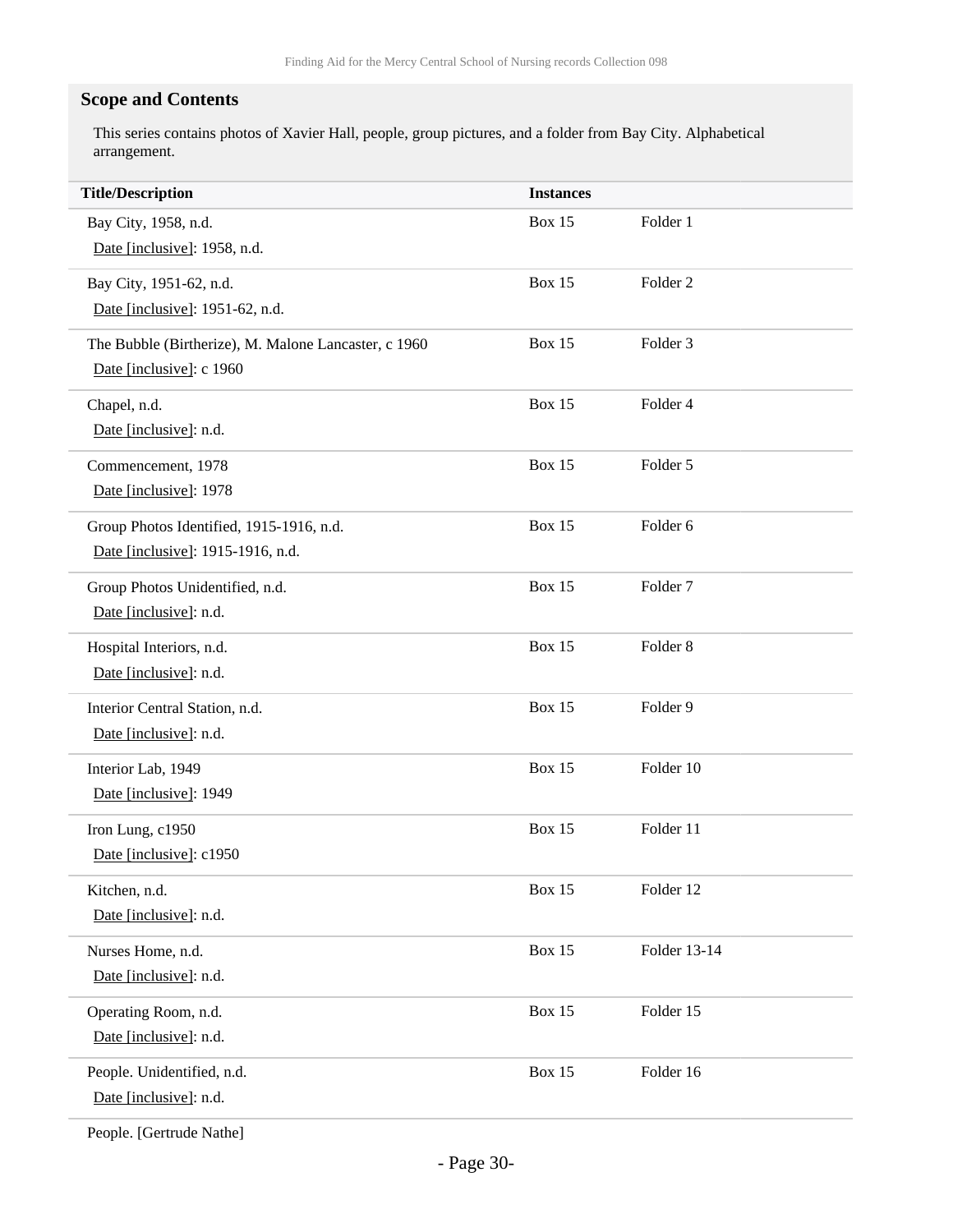|                                                                                  | <b>Box 15</b> | Folder 17            |  |
|----------------------------------------------------------------------------------|---------------|----------------------|--|
| People. Tucker (Major), Olive Marie, 1934                                        | <b>Box 15</b> | Folder 18            |  |
| Date [inclusive]: 1934                                                           |               |                      |  |
| People. Biehler, Ruth Helen                                                      | <b>Box 15</b> | Folder 18            |  |
| People. Lawless, Florence Rose                                                   | <b>Box 15</b> | Folder 18            |  |
| Staff Dinner, 1922                                                               | <b>Box 15</b> | Folder 19            |  |
| Date [inclusive]: 1922                                                           |               |                      |  |
| Xavier Hall, n.d.                                                                | <b>Box 15</b> | Folder 20            |  |
| Date [inclusive]: n.d.                                                           |               |                      |  |
| Xavier Hall Interior, n.d.                                                       | <b>Box 15</b> | Folder 21            |  |
| Date [inclusive]: n.d.                                                           |               |                      |  |
| Xavier Hall Nursing Lab, 1962                                                    | <b>Box 15</b> | Folder <sub>22</sub> |  |
| Date [inclusive]: 1962                                                           |               |                      |  |
| Composite Class photos, $1935 + 1$ orphan photo                                  | <b>Box 15</b> | Folder <sub>28</sub> |  |
| Date [inclusive]: $1935 + 1$ orphan photo                                        |               |                      |  |
| Group Photos, Unidentified, 1927                                                 | <b>Box 15</b> | Folder 29            |  |
| Date [inclusive]: 1927                                                           |               |                      |  |
| Composites, 1945-55, 1957 (8)                                                    | Box 5         | Folder 10            |  |
| Date [inclusive]: 1945-55, 1957 (8)                                              |               |                      |  |
| Composites, 1958-59, 1966, 1967, 1969, 1971, 1972, 1973, 1975,<br>1976 (9)       | Box 5         | Folder 11            |  |
| Date [inclusive]: 1958-59, 1966, 1967, 1969, 1971, 1972, 1973,<br>1975, 1976 (9) |               |                      |  |

## <span id="page-30-0"></span>**St. Mary's Hospital School of Nursing era Composites, 1924(?), 1928, 193?, 1950, 1942, 1943, 1952, 1955, 1956**

Date [inclusive]: 1924(?), 1928, 193?, 1950, 1942, 1943, 1952, 1955, 1956

| <b>Title/Description</b> | <b>Instances</b> |                     |
|--------------------------|------------------|---------------------|
| 1924                     | Box $13$         | Folder 1            |
| 1928                     | Box 13           | Folder <sub>2</sub> |
| 1931                     | Box $13$         | Folder <sub>3</sub> |
| 1940                     | Box 13           | Folder 4            |
| 1942                     | Box $13$         | Folder 5            |
| 1943                     | Box $13$         | Folder 6            |
| 1952                     | Box 13           | Folder <sub>7</sub> |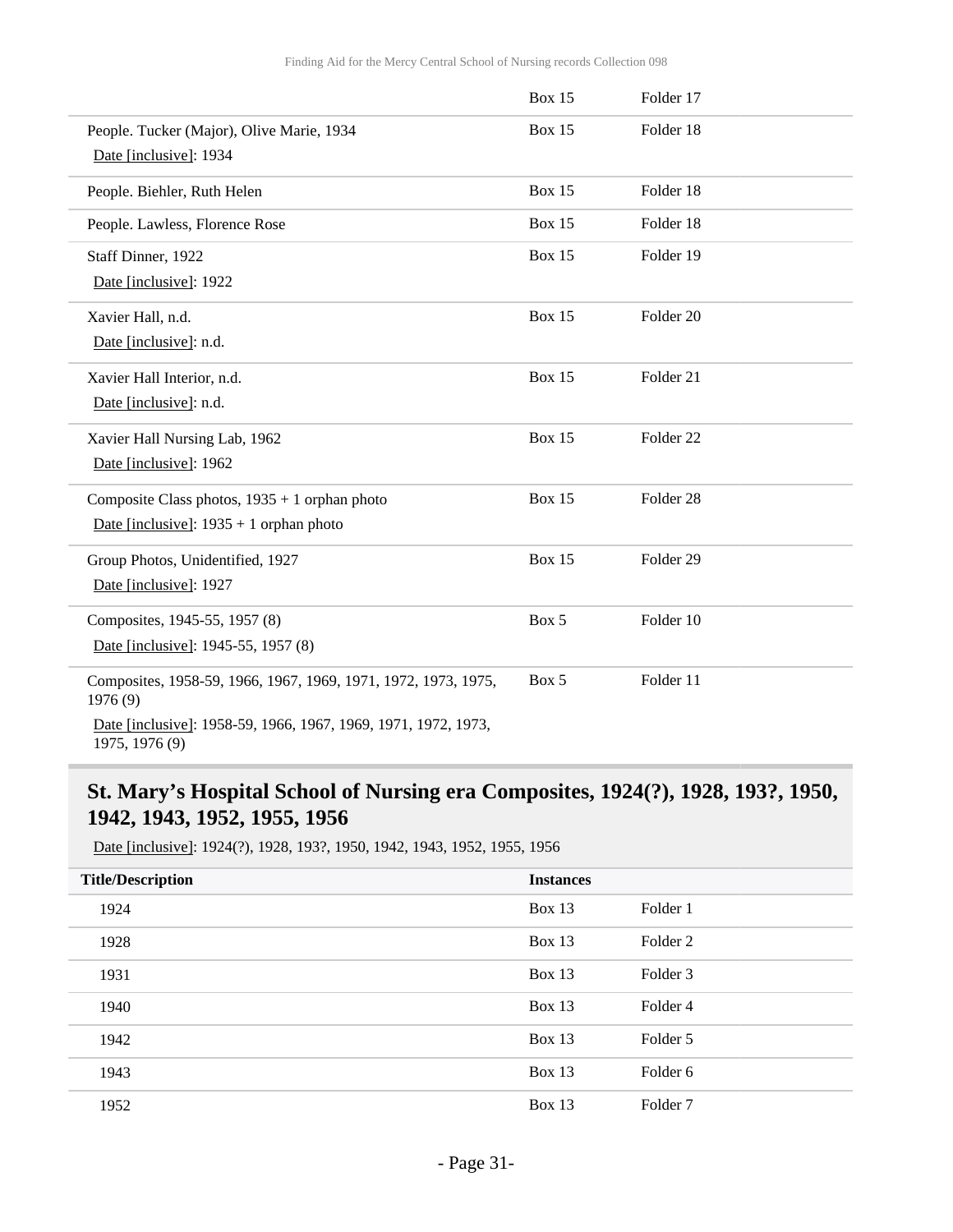| 1955                                                                                                                                                      | <b>Box 13</b>   | Folder <sub>8</sub> |
|-----------------------------------------------------------------------------------------------------------------------------------------------------------|-----------------|---------------------|
| 1956                                                                                                                                                      | <b>Box 13</b>   | Folder 9            |
| St. Mary's Hospital School of Nursing era composites, 1904,<br>1919, 1927, 1929, 1930, 1933, 1934, 1936, 1937, 1938. (10)                                 | Box FF-XV-<br>E |                     |
| Date [inclusive]: 1904, 1919, 1927, 1929, 1930, 1933, 1934,<br>1936, 1937, 1938. (10)                                                                     |                 |                     |
| Mercy Central School of Nursing era composites, 1941, 1944,<br>1945, 1946, 1947, 1948, 1949, 1950, 1953, 1954, 1955, 1957,<br>1958, 1959, 1960, 1961 (16) | Box FF-XV-<br>E |                     |
| Date [inclusive]: 1941, 1944, 1945, 1946, 1947, 1948, 1949,<br>1950, 1953, 1954, 1955, 1957, 1958, 1959, 1960, 1961 (16)                                  |                 |                     |
| Composite (1), 1911, 1912, 1913                                                                                                                           | <b>Box 20</b>   | Folder 1            |
| Date [inclusive]: 1911, 1912, 1913                                                                                                                        |                 |                     |
| Composite (1), 1922                                                                                                                                       | <b>Box 20</b>   | Folder <sub>2</sub> |
| Date [inclusive]: 1922                                                                                                                                    |                 |                     |
| Composite (1), 1932                                                                                                                                       | <b>Box 20</b>   | Folder <sub>3</sub> |
| Date [inclusive]: 1932                                                                                                                                    |                 |                     |
| Composite (1), 1901                                                                                                                                       | <b>Box 21</b>   | Folder 1            |
| Date [inclusive]: 1901                                                                                                                                    |                 |                     |
| Composite (1), 1905                                                                                                                                       | <b>Box 21</b>   | Folder <sub>2</sub> |
| Date [inclusive]: 1905                                                                                                                                    |                 |                     |
| Composite (1), 1914                                                                                                                                       | <b>Box 21</b>   | Folder <sub>3</sub> |
| Date [inclusive]: 1914                                                                                                                                    |                 |                     |
| Composite (1), 1939                                                                                                                                       | <b>Box 21</b>   | Folder 4            |
| Date [inclusive]: 1939                                                                                                                                    |                 |                     |

#### **^** [Return to Table of Contents](#page-1-0)

### <span id="page-31-0"></span>**Series XII. Professional Meetings, 1963-1978**

Date [inclusive]: 1963-1978

#### **Scope and Contents**

This series contains minutes, agendas, reports for professional meetings not specifically dealing with MCSN. Arranged chronologically.

| <b>Title/Description</b> | Instances     |           |
|--------------------------|---------------|-----------|
| B.I.E. Day, 1963-1966    | <b>Box 15</b> | Folder 23 |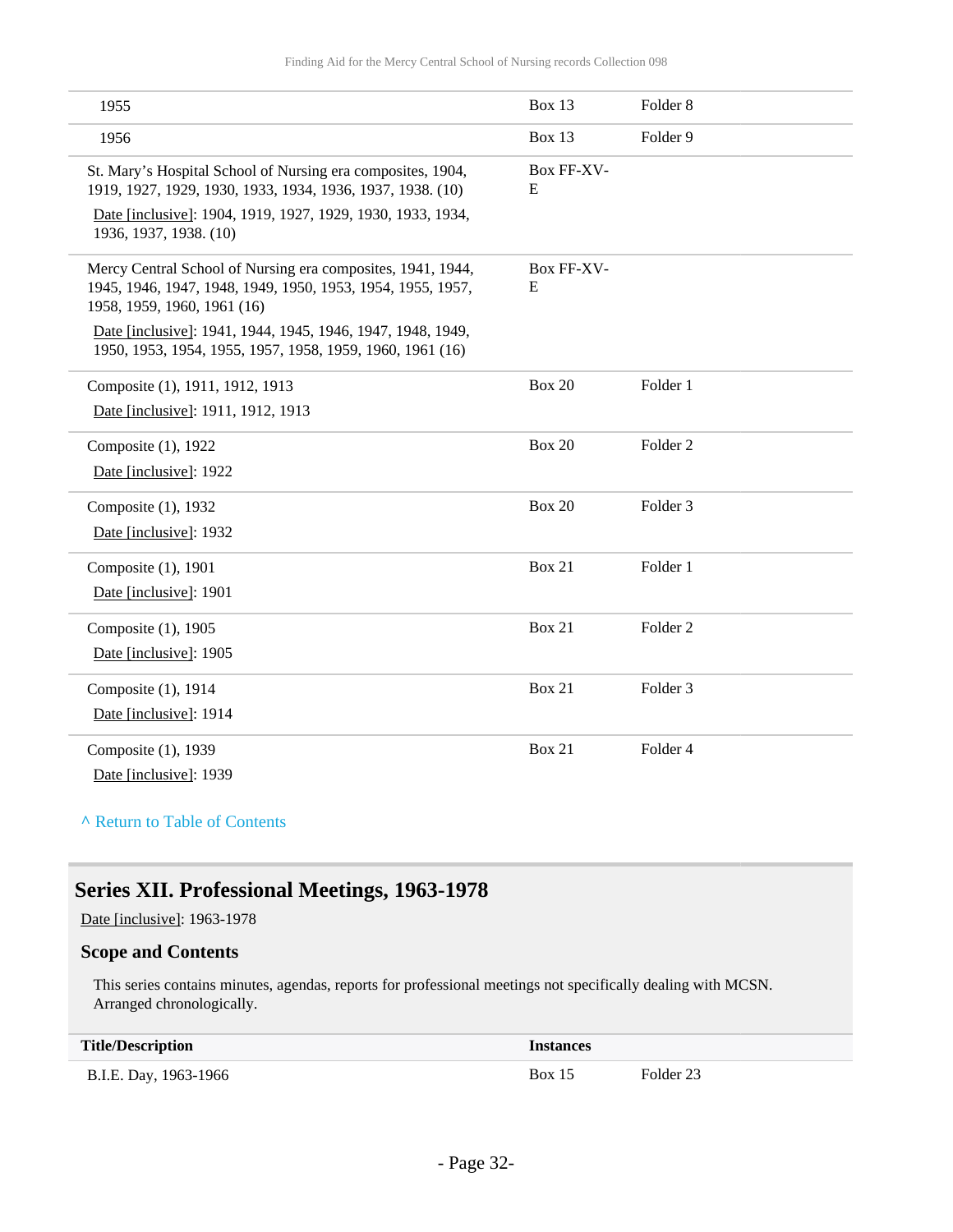| Date [inclusive]: 1963-1966                                                                                      |               |           |
|------------------------------------------------------------------------------------------------------------------|---------------|-----------|
| Committee on Hospital Schools of Nursing, Minutes, Agendas,<br>Reports, 1964-1966<br>Date [inclusive]: 1964-1966 | <b>Box 15</b> | Folder 24 |
| Assembly of Hospital Schools of Nursing, Annual Meeting, 1976<br>Date [inclusive]: 1976                          | <b>Box 15</b> | Folder 25 |
| Assembly of Hospital Schools of Nursing, Annual Meeting, 1977<br>Date [inclusive]: 1977                          | <b>Box 15</b> | Folder 26 |
| Assembly of Hospital Schools of Nursing, Annual Meeting, 1978<br>Date [inclusive]: 1978                          | Box 15        | Folder 27 |

#### **^** [Return to Table of Contents](#page-1-0)

## <span id="page-32-0"></span>**Series XIII. Student Records (Restricted), 1900-1951**

Date [inclusive]: 1900-1951

#### **Scope and Contents**

Access Restriction: Access to Student Records is restricted. Contains student records from Bay City and Muskegon, including some individual and health records from Muskegon. Also includes Manistee affiliation records. Subject/ chronological arrangement.

| <b>Title/Description</b>                                   | <b>Instances</b> |              |
|------------------------------------------------------------|------------------|--------------|
| Bay City, 1902, 1904-1932                                  | <b>Box 16</b>    | Folder 1-65  |
| Date [inclusive]: 1902, 1904-1932                          |                  |              |
| Bay City, 1933-37                                          | <b>Box 17</b>    | Folder 1-20  |
| Date [inclusive]: 1933-37                                  |                  |              |
| Bay City, 1900-27                                          | <b>Box 17</b>    | Folder 22-23 |
| Date [inclusive]: 1900-27                                  |                  |              |
| Muskegon, 1909, 1911-12, 1914-15, 1917-21, 1923-32         | <b>Box 17</b>    | Folder 24-47 |
| Date [inclusive]: 1909, 1911-12, 1914-15, 1917-21, 1923-32 |                  |              |
| Muskegon, 1932-37                                          | <b>Box 18</b>    | Folder 1-19  |
| Date [inclusive]: 1932-37                                  |                  |              |
| Muskegon, 1909, 1923-33, 1935-36, 1938-39                  | <b>Box 18</b>    | Folder 20-36 |
| Date [inclusive]: 1909, 1923-33, 1935-36, 1938-39          |                  |              |
| Muskegon, Individual Records, 1946-1951                    | <b>Box 18</b>    | Folder 37-40 |
| Date [inclusive]: 1946-1951                                |                  |              |
| Muskegon, Health Records, 1943-46, 1948-50                 | <b>Box 18</b>    | Folder 41-43 |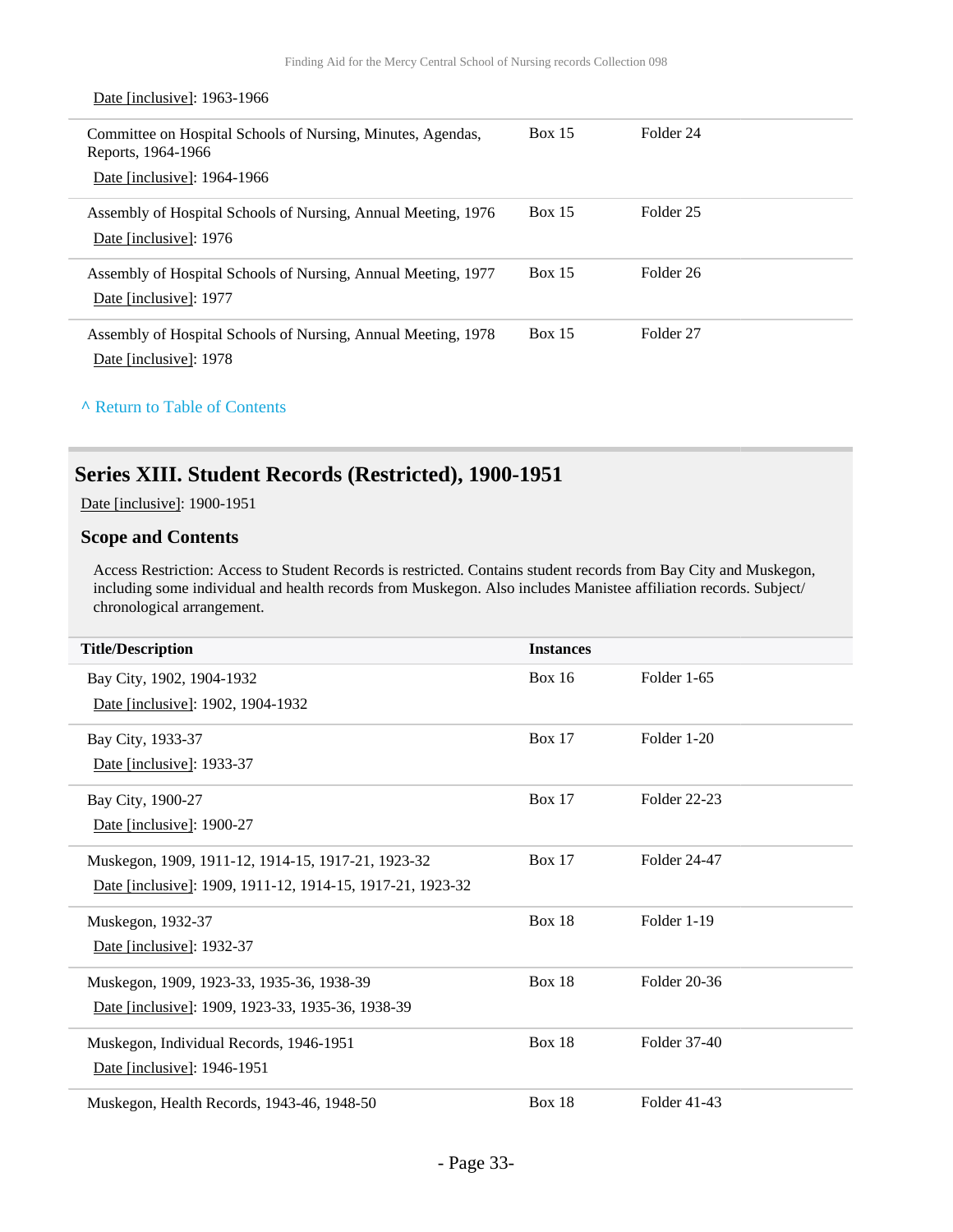Date [inclusive]: 1943-46, 1948-50

Manistee, Affiliation, 1928-34, 1937 Date [inclusive]: 1928-34, 1937

Box 18 Folder 44-51

**^** [Return to Table of Contents](#page-1-0)

## <span id="page-33-0"></span>**Series XIV. Miscellaneous**

#### **Scope and Contents**

Contains a variety of items dealing with MCSN, such as news clippings, correspondence, progress reports, Biography on Gertrude Nathe, speeches, and reports from Bay City and Muskegon. Arranged alphabetically.

| <b>Title/Description</b>                                                       | <b>Instances</b> |                     |
|--------------------------------------------------------------------------------|------------------|---------------------|
| Correspondence, 1966                                                           | <b>Box 19</b>    | Folder 1            |
| Date [inclusive]: 1966                                                         |                  |                     |
| Feasibility Study, Nursing Program Grand Valley State<br>University, 1969-1971 | <b>Box 19</b>    | Folder <sub>2</sub> |
| Date [inclusive]: 1969-1971                                                    |                  |                     |
| Miscellaneous, 1928-1934                                                       | <b>Box 19</b>    | Folder 3            |
| Date [inclusive]: 1928-1934                                                    |                  |                     |
| Miscellaneous, 1961-1986                                                       | <b>Box 19</b>    | Folder 4            |
| Date [inclusive]: 1961-1986                                                    |                  |                     |
| Minutes of Meetings, Grand Rapids Junior College and MCSN,<br>1963-1967        | <b>Box 19</b>    | Folder 5            |
| Date [inclusive]: 1963-1967                                                    |                  |                     |
| Nathe, Gertrude, Biography, 1966-1971, n.d.                                    | <b>Box 19</b>    | Folder <sub>6</sub> |
| Date [inclusive]: 1966-1971, n.d.                                              |                  |                     |
| News Clippings, Bay City, 1960-1961, n.d.                                      | <b>Box 19</b>    | Folder <sub>7</sub> |
| Date [inclusive]: 1960-1961, n.d.                                              |                  |                     |
| Bay City News Clippings, 1961-62, n.d.                                         | Box 5            | Folder 12           |
| Date [inclusive]: 1961-62, n.d.                                                |                  |                     |
| News Clipping, 1986                                                            | <b>Box 19</b>    | Folder <sub>8</sub> |
| Date [inclusive]: 1986                                                         |                  |                     |
| Nursing Home Log, 1958-1976                                                    | <b>Box 19</b>    | Folder 9            |
| Date [inclusive]: 1958-1976                                                    |                  |                     |
| Progress Report To The Michigan Board of Nursing, 1981                         | <b>Box 19</b>    | Folder 10           |
| Date [inclusive]: 1981                                                         |                  |                     |
|                                                                                |                  |                     |

Prospective Parents Classes,, 1960-1961